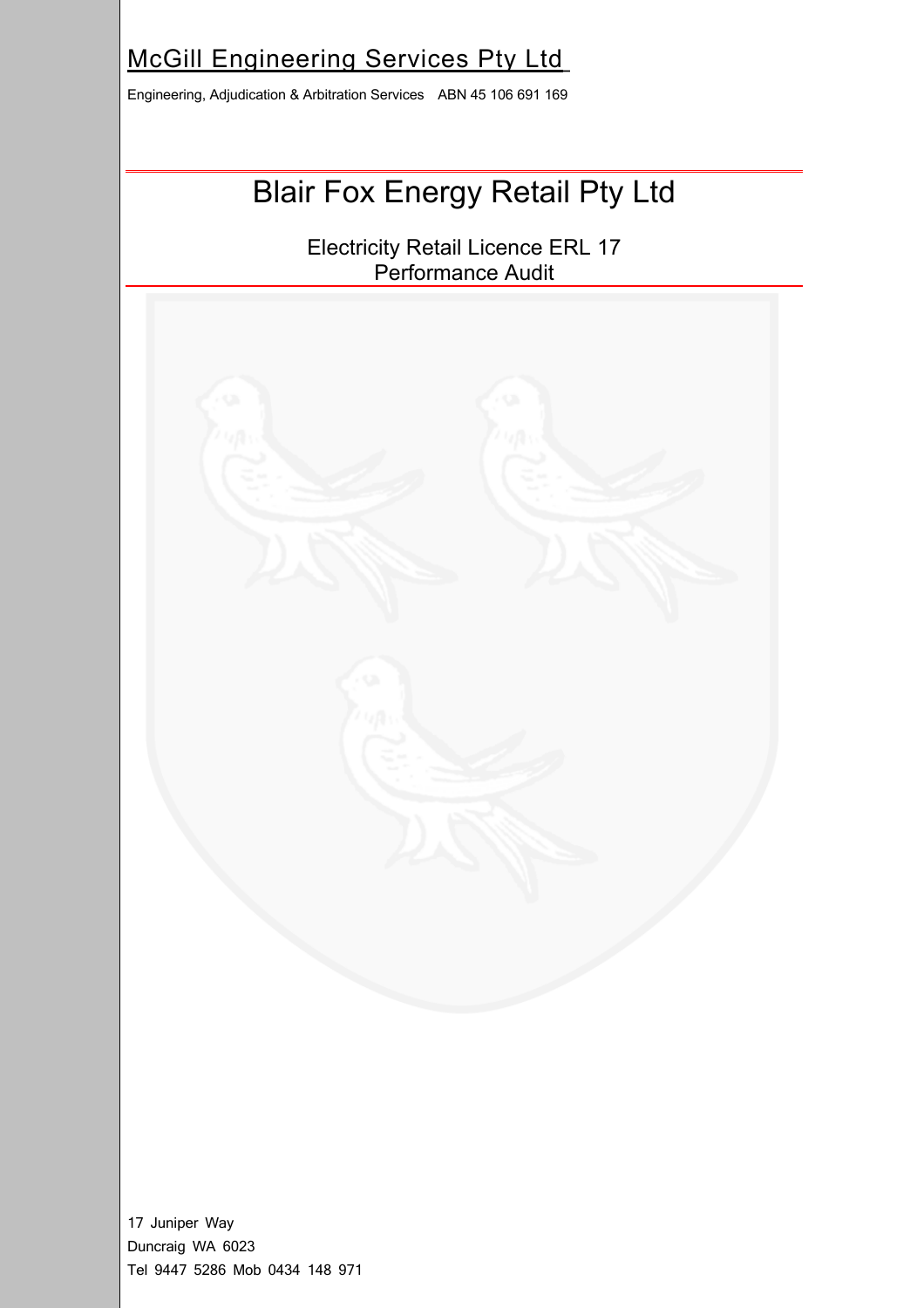## McGill Engineering Services Pty Ltd

Engineering, Adjudication & Arbitration Services ABN 45 106 691 169

Mr T Rosser **Director** Blair Fox Energy Retail Pty Ltd

Dear Mr Rosser

### **Performance Audit Electricity Licences**

The fieldwork on the performance audit of Retail Licence ERL 17 for the audit period (01 April 2016 to 31 March 2020) is complete and I am pleased to submit the report to you. The report reflects my findings and opinions.

In my opinion, the Licensee has maintained a high level of compliance with the licence conditions. There were no non-compliances.

In my opinion, the Licensee maintained, in all material aspects, effective control procedures in relation to the Retail licence (ERL 17) for the audit period on the relevant clauses referred to within the scope section of this report.

Yours sincerely

Kevan McGill **Director** 20 September 2020

17 Juniper Way Duncraig WA 6023 Tel 9447 5286 Mob 0434 148 971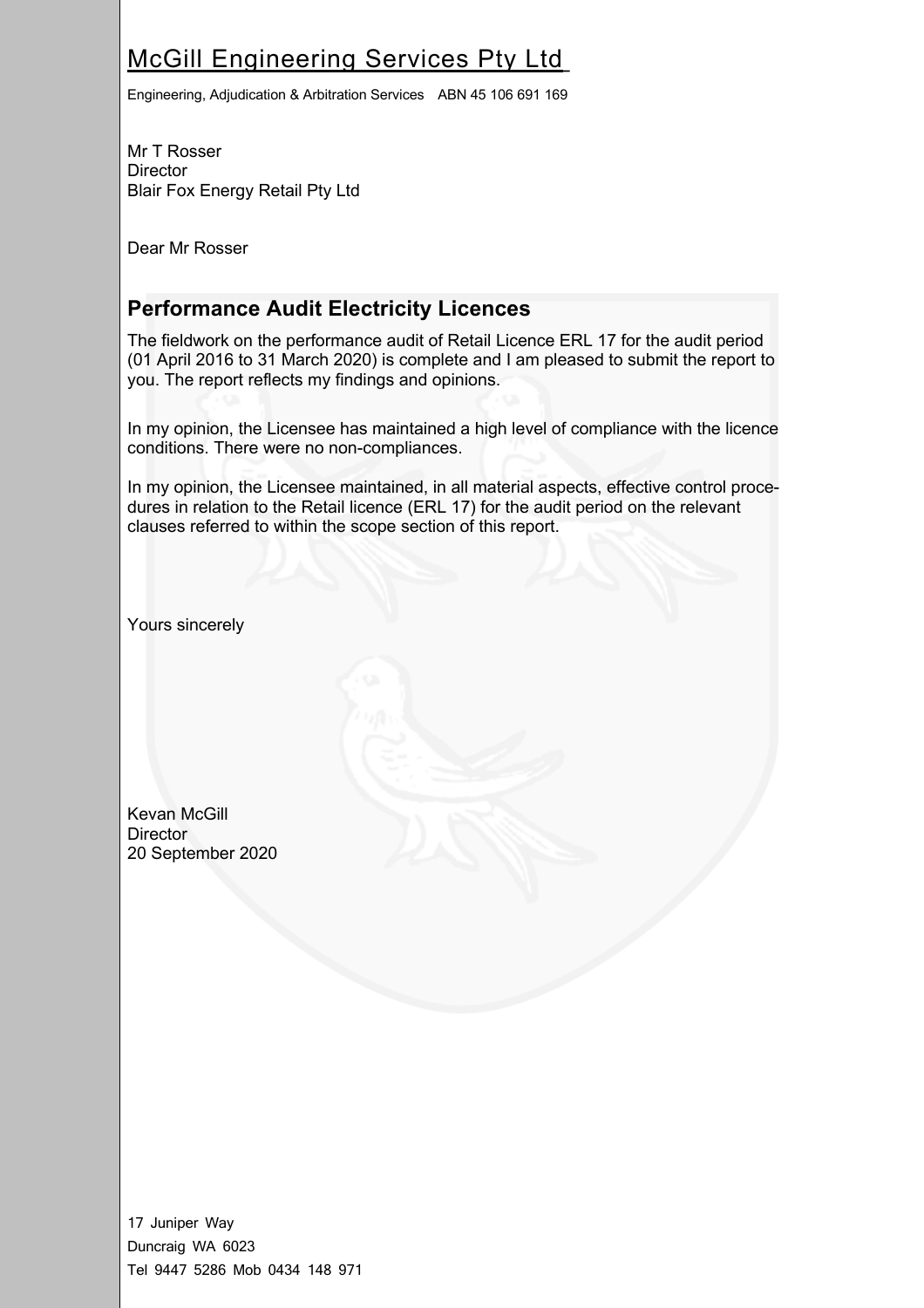| $\mathbf 1$    |     |       |                     |  |
|----------------|-----|-------|---------------------|--|
| $\overline{2}$ |     |       |                     |  |
|                | 2.1 |       |                     |  |
|                | 2.2 |       |                     |  |
|                | 2.3 |       |                     |  |
|                | 2.4 |       |                     |  |
|                |     | 2.4.1 |                     |  |
| 3              |     |       |                     |  |
|                | 3.1 |       |                     |  |
|                | 3.2 |       | <b><i>FIGAN</i></b> |  |
|                |     |       |                     |  |
|                |     |       |                     |  |
|                |     |       |                     |  |
|                |     |       |                     |  |
|                |     |       |                     |  |
|                |     |       |                     |  |
|                |     |       |                     |  |
|                |     |       |                     |  |
|                | 3.3 |       |                     |  |
|                | 3.4 |       |                     |  |
|                | 3.5 |       |                     |  |
|                | 3.6 |       |                     |  |
|                | 3.7 |       |                     |  |
|                | 3.8 |       |                     |  |
|                | 3.9 |       |                     |  |
|                |     | 3.10  |                     |  |
|                |     | 3.11  |                     |  |
|                |     | 3.12  |                     |  |
|                |     |       |                     |  |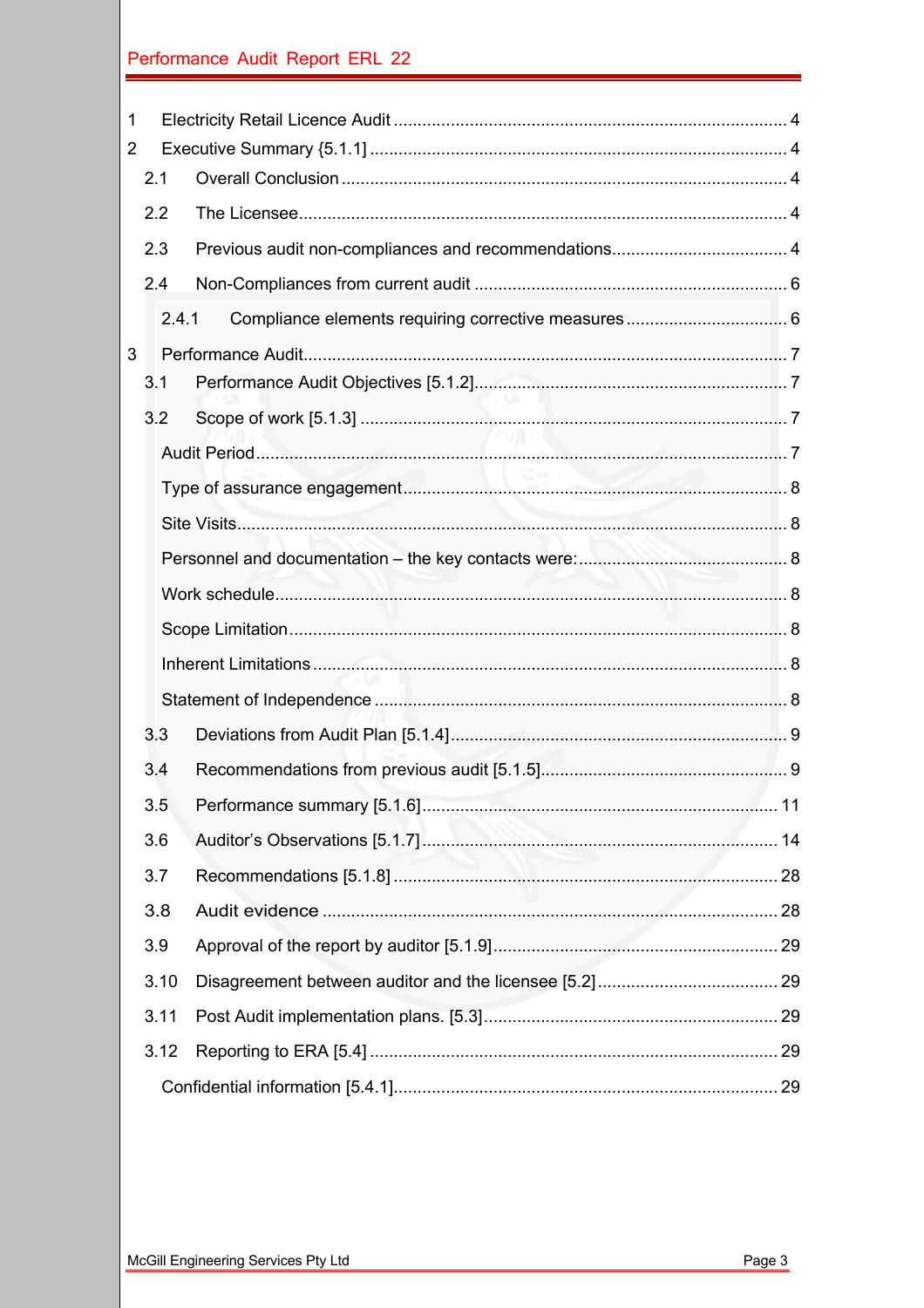## **1 Electricity Retail Licence Audit**

## **2 Executive Summary {5.1.1]1**

#### *2.1 Overall Conclusion*

This performance audit was conducted in accordance with the guidelines issued by the Economic Regulation Authority (*ERA)* for the audit period (01 April 2016 to 31 March 2020).

In my opinion, the Licensee has maintained a high level of compliance with the licence conditions. There were no non-compliances requiring corrective actions. There are no issues with the integrity of reporting to the *ERA* or other statutory organisations.

In my opinion, the Licensee maintained, in all material aspects, effective control procedures in relation to the Retail Licence (ERL 17) for the audit period based on the relevant clauses referred to within the scope section (Page 9) of this report.

### 2.2 *The Licensee*

The licensee (ERL 17) is a small sized retailer (less than 20 customers). The business is as an electricity retailer and there have been no changes since an earlier audit. The licence authorises the supply to large use customers (as prescribed as large use). There are no small use customers.

## *2.3 Previous audit non-compliances and recommendations*

Previous non-compliances or recommendations were:

The actions requiring corrective measures are:

#### **Table of Current Audit Non-Compliances/Recommendations**

#### **Resolved at end of current Audit period**

| ation<br>reference<br>(no./year) | Recommend Non-compliance / Controls<br><i>improvement</i><br>(Rating / Licence obligation<br>reference number and licence<br>obligation / Details of non-<br>compliance or inadequacy of<br>controls) | Auditor's<br>recommendation | Date resolved Further action required<br>(Yes/No/Not Applicable)<br>Details of further action<br>required<br>(including current<br>recommendation reference, if<br>applicable) |
|----------------------------------|-------------------------------------------------------------------------------------------------------------------------------------------------------------------------------------------------------|-----------------------------|--------------------------------------------------------------------------------------------------------------------------------------------------------------------------------|
|                                  |                                                                                                                                                                                                       |                             |                                                                                                                                                                                |

<sup>1</sup> Audit Guidelines section number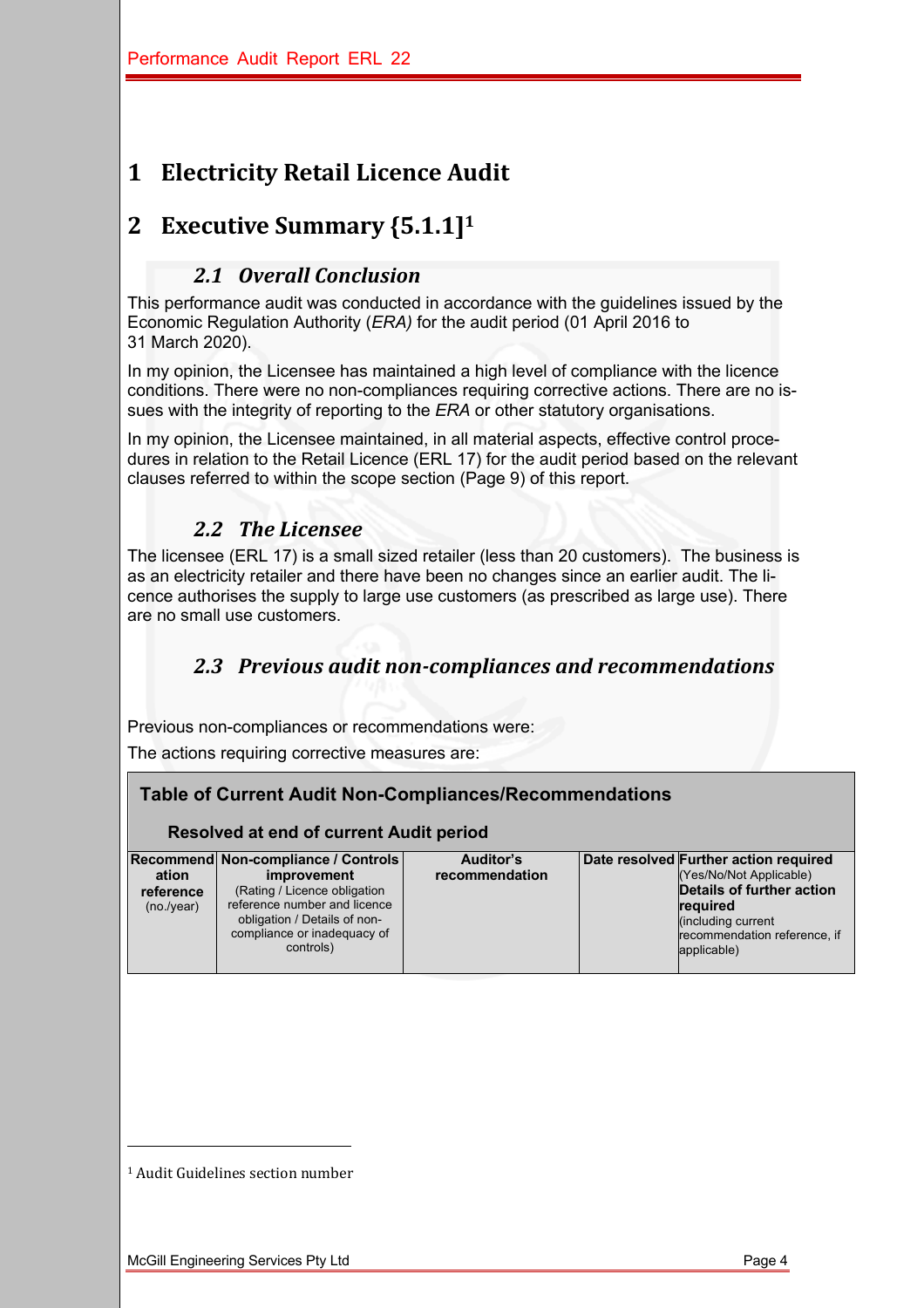| 01/2016       | B <sub>2</sub>                                                                                                                                                                                                                                                                                                                                                                                                                                                                                                                                                                                                                                                   |                                          | June 2016        | Completed after 2016 au-                                                |
|---------------|------------------------------------------------------------------------------------------------------------------------------------------------------------------------------------------------------------------------------------------------------------------------------------------------------------------------------------------------------------------------------------------------------------------------------------------------------------------------------------------------------------------------------------------------------------------------------------------------------------------------------------------------------------------|------------------------------------------|------------------|-------------------------------------------------------------------------|
| 54            | <b>Electricity Industry Customer</b><br>Transfer Code 6.6<br>A network operator or a<br>retailer must send required<br>electronic communications<br>to the applicable electronic<br>communication address, in<br>accordance with Annex 6.<br>The use of the Western                                                                                                                                                                                                                                                                                                                                                                                              | Automated response to<br>be implemented. |                  | dit period.<br>No further action required                               |
|               | Power portal satisfies the<br>requirements of Annexe 6.<br>Fax are in accordance<br>with the requirements. All<br>transfers and data trans-<br>actions are done electroni-<br>cally with the portal. Other<br>communications are by<br>email to the correct ad-<br>dresses. Emails did not<br>have automated response<br>but this has been rectified<br>outside the audit period                                                                                                                                                                                                                                                                                 |                                          |                  |                                                                         |
| 02/2016<br>68 | <b>B2</b><br><b>Electricity Industry Customer</b><br>Transfer Code Annex 6 clause                                                                                                                                                                                                                                                                                                                                                                                                                                                                                                                                                                                | Automated response to be<br>implemented  | <b>June 2016</b> | Completed after 2016<br>audit period<br>No further action re-<br>quired |
|               | A6.2(a)<br>A network operator and a<br>retailer must use reasona-<br>ble endeavours to ensure<br>that its information system<br>on which electronic commu-<br>nications are made is oper-<br>ational 24 hours a day and<br>7 days a week.<br>The communication sys-<br>tems meet this require-<br>ment. There are back up<br>systems/power supplies.<br>All transfers and data<br>transactions are done<br>electronically with the por-<br>tal which provides the pre-<br>scribed availability. Other<br>communications are by<br>email and are available at<br>all times but an automated<br>response was not imple-<br>mented until after the audit<br>period. |                                          |                  |                                                                         |
| 03/2016<br>69 | B <sub>2</sub><br><b>Electricity Industry Customer</b><br>Transfer Code Annex 6 clause<br>A6.2(b)<br>A network operator and a re-<br>tailer must establish a mech-                                                                                                                                                                                                                                                                                                                                                                                                                                                                                               | Automated response to be<br>implemented  | <b>June 2016</b> | Completed after 2016<br>audit period<br>No further action re-<br>quired |
|               | anism to generate an auto-<br>mated response message<br>for each electronic communi-<br>cation (other than an auto-<br>mated response message)<br>received at the electronic<br>communication address.                                                                                                                                                                                                                                                                                                                                                                                                                                                           |                                          |                  |                                                                         |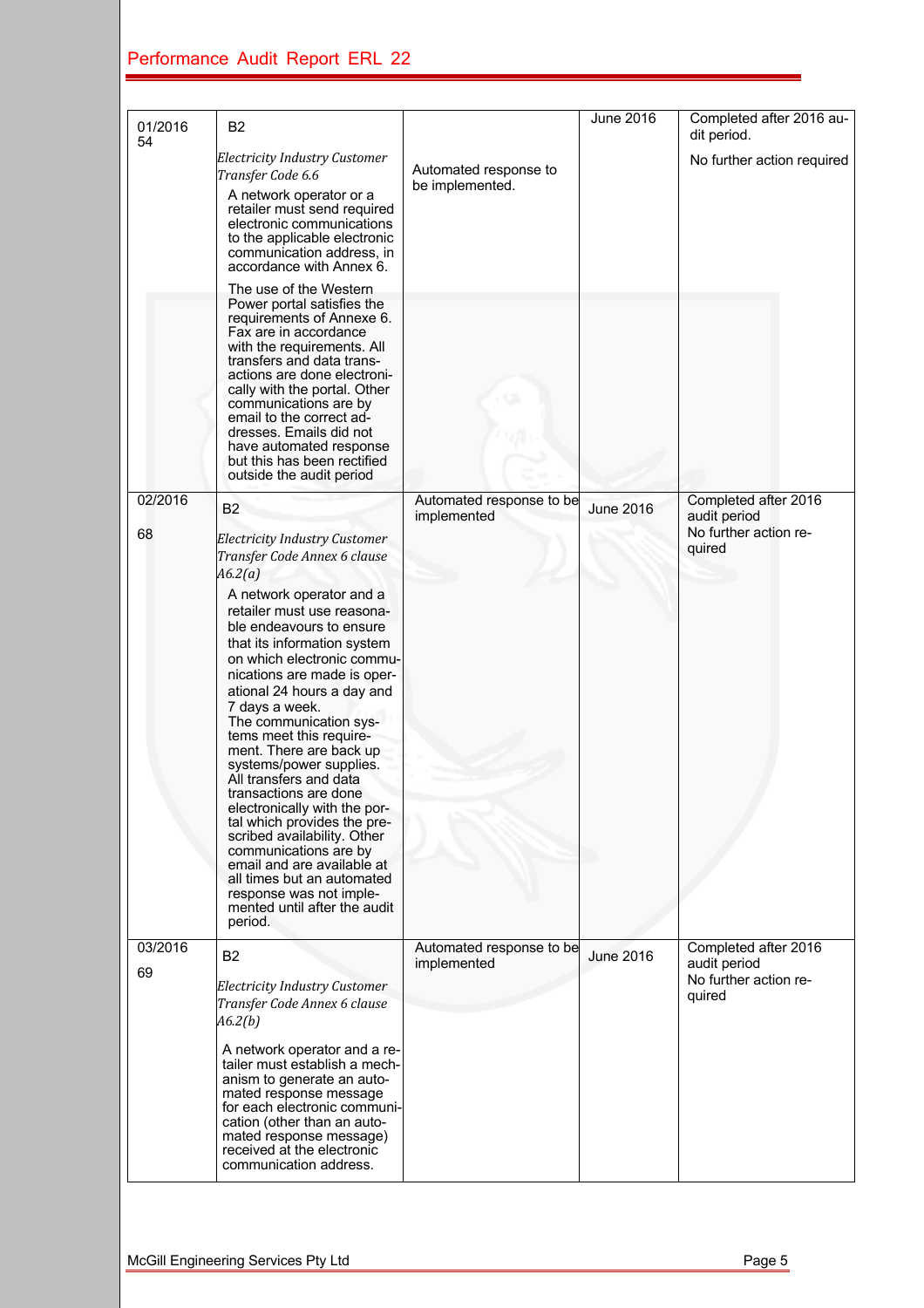|               | The communication system<br>meets the requirements. All<br>transfers and data transac-<br>tions are done electronically<br>with the portal which pro-<br>vides the prescribed auto-<br>matic responses. Proce-<br>dures implemented to send<br>reply to all emails but not un-<br>til after the end of the audit<br>period      |                                                                |           |                                                                         |
|---------------|---------------------------------------------------------------------------------------------------------------------------------------------------------------------------------------------------------------------------------------------------------------------------------------------------------------------------------|----------------------------------------------------------------|-----------|-------------------------------------------------------------------------|
| 4/2016<br>124 | <b>B2</b><br><b>Electricity Industry Act sec-</b><br>tion 11<br>Retail Licence condition 16.1<br>A Licensee must provide the<br>Authority, in the manner pre-<br>scribed, any information the<br>Authority requires in connec-<br>tion with its functions under<br>the Electricity Industry Act.<br>One annual report was late. | Monitor time-based com-<br>pliance controls for effi-<br>cacy. | June 2016 | Completed after 2016<br>audit period<br>No further action re-<br>quired |

## *2.4 Non-Compliances from current audit*

There are no non compliances from current audit.

### *2.4.1 Compliance elements requiring corrective measures*

The actions requiring corrective measures are:

#### **Table of Current Audit Non-Compliances/Recommendations**

#### **A. Resolved during current audit period**

| Licence<br>obligation<br>reference no.<br><b>Recommendation</b><br>reference from<br>previous audit (if<br>applicable | Non-compliance /<br><b>Controls improvement</b><br>(Rating / Licence obligation / Details of<br>non-compliance or inadequacy of con-<br>trols) | Date resolved &<br>action taken by the<br>licensee | <b>Auditor's comments</b> |
|-----------------------------------------------------------------------------------------------------------------------|------------------------------------------------------------------------------------------------------------------------------------------------|----------------------------------------------------|---------------------------|
|                                                                                                                       |                                                                                                                                                |                                                    |                           |

#### **B. Unresolved at end of current audit period**

| <b>Recommendation</b><br>reference<br>(no/year) | Non-compliance /<br><b>Controls improvement</b><br>(Rating / Licence obligation / Details of<br>non-compliance or inadequacy of con-<br>trols) | Auditor's<br>recommendation | Action taken by the<br>licensee by end of<br>audit period |
|-------------------------------------------------|------------------------------------------------------------------------------------------------------------------------------------------------|-----------------------------|-----------------------------------------------------------|
|                                                 |                                                                                                                                                |                             |                                                           |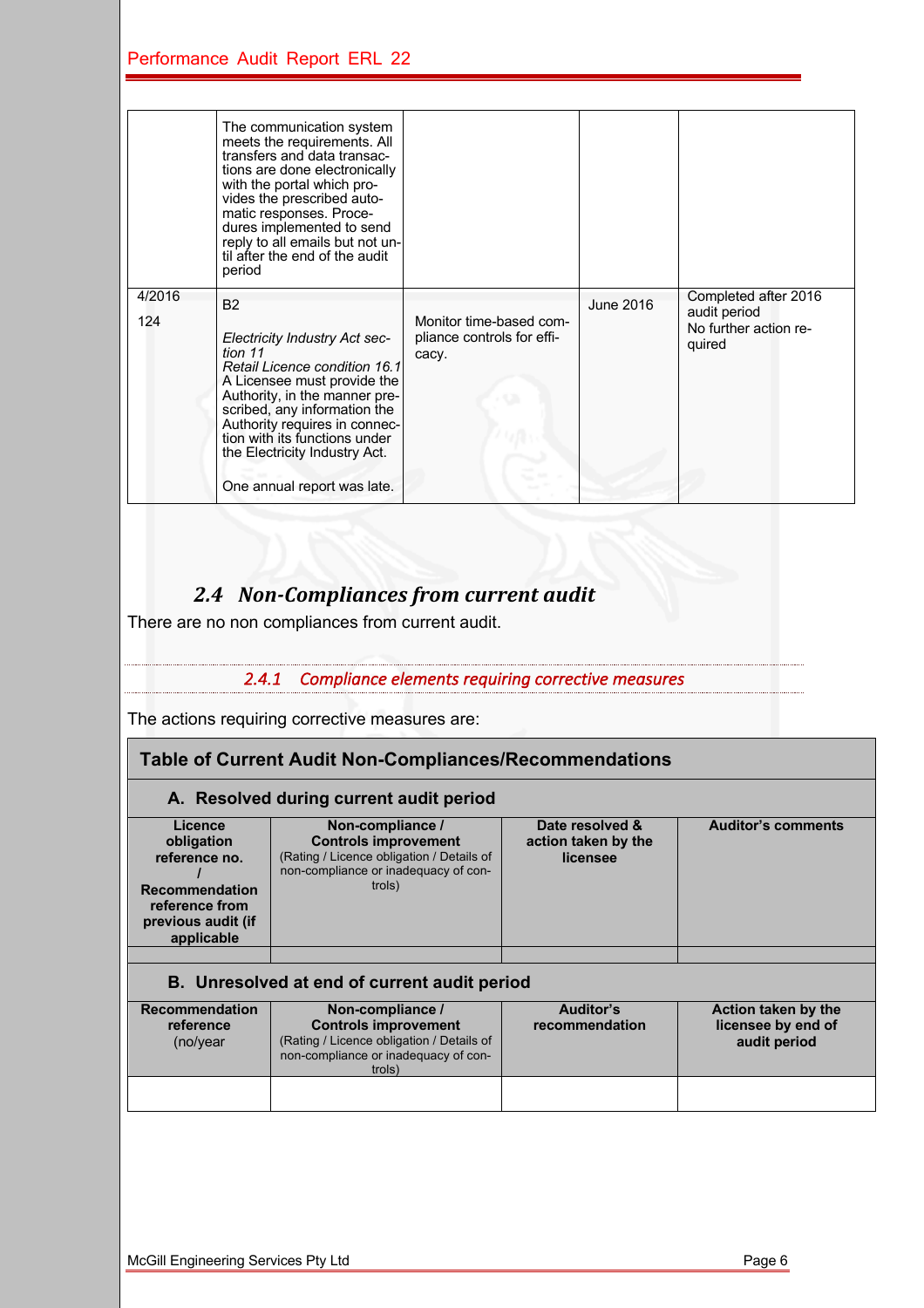## **3 Performance Audit**

## *3.1 Performance Audit Objectives [5.1.2]*

Under section 13 of the *Electricity Industry Act 2004* (the Act), it is a requirement that every Licensee provide the Economic Regulation Authority (*ERA*) not less than once in every period of 2 years with a performance audit conducted by an independent expert acceptable to the *ERA*.

The primary objective of the audit is to assess the effectiveness of measures taken by the Licensee to maintain quality and compliance standards. The Act states a performance audit is an audit of the effectiveness of measures taken by the Licensee to meet the criteria specified in the licence. The licence states that compliance standards are contained in *applicable legislation*. Compliance criteria are defined in the licence as*:*

- (a) the terms and conditions of the *licence*; and
- (b) any other relevant matter in connection with the *applicable legislation* that the *ERA* determines should form part of the *performance audit*.

The licence also provides for individual licence conditions namely - the *ERA* may prescribe *individual performance standards* in relation to the *Licensee* of its obligations under this *licence* or the *applicable legislation* (the Act and subordinate legislation).

The audit was done in compliance with prevailing ERA documents "Audit and Review Guidelines: Electricity and Gas Licences (hereinafter "Guidelines")<sup>2</sup> and the Electricity Compliance Reporting Manual (hereinafter "Manual")<sup>3</sup>.

The Licensee appointed McGill Engineering Services Pty Ltd to conduct the audit of its Retail Licence with approval from the ERA. A preliminary assessment was conducted with the Licensee's management to determine the inherent risk and the state of control for each compliance element of the Licence obligation. McGill Engineering Services Pty Ltd then prioritised the audit coverage based on the risk profile of the Licensee with an emphasis on providing greater focus and depth of testing for areas of higher risk to provide reasonable assurance that the Licensee had complied with the standards, outputs and outcomes under the Licence obligations.

The audit was conducted in a manner consistent with ASAE 3000, ASAE 3100, ASA 500 (Audit Evidence). McGill Engineering Services Pty Ltd evaluated the adequacy and effectiveness of the controls and performance by the Licensee relative to the standards referred in the Retail Licence through a combination of enquiries, examination of documents and detailed testing for Electricity Retail Licence ERL 17 for the Licensee.

This is the second audit of Blair Fox Energy Retail Pty Ltd.

## *3.2 Scope of work [5.1.3]*

#### *Audit Period*

The Audit period was 01 April 2016 to 31 March 2020. The previous audit period was 21 March 2014 to 31 March 2016.

<sup>&</sup>lt;sup>2</sup> Economic Regulation Authority: 2019 Audit and Review Guidelines: Electricity and Gas Licences March 2019

<sup>&</sup>lt;sup>3</sup> Economic Regulation Authority: Electricity Compliance Reporting Manual July 2018 (and September 2014)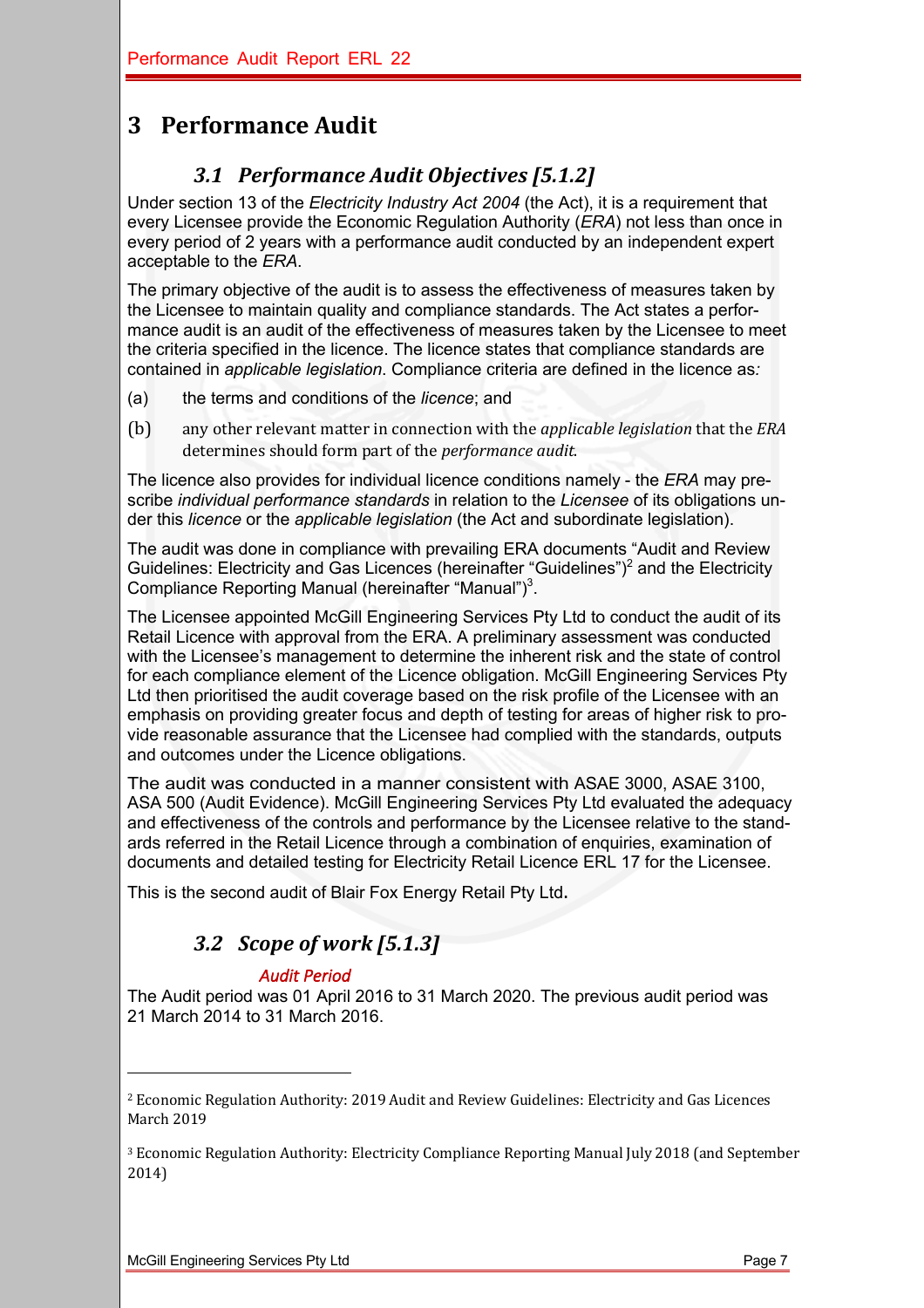#### *Type of assurance engagement*

The type of assurance engagement the auditor has performed is a reasonable assurance engagement.

#### *Site Visits*

The review visited one of the licensee's offices in Perth (Bassendean).

#### *Personnel and documentation – the key contacts were:*

- o Tim Rosser (Director) Blair Fox Energy Retail Pty Ltd
- o Yan Chan (Accountant) Blair Fox Energy Retail Pty Ltd

The documentation inspected is detailed under the specific items and audit evidence summary (section 3.8).

#### *Work schedule*

o The key milestones for the audit were;

- The draft audit plan was approved on 20 March 2020.
- Site visits started on 27 July 2020 (delayed by pandemic)
- The draft report was submitted on 17 August 2020 (delayed by pandemic)
- The final report was submitted on 21 September 2020.

Kevan McGill carried out all the audit activities including, interviewing and examination of documents and preparing audit report. The audit spanned from the approval in March 2020 and then suspended until July 2020. Approximately 100 hours have been taken.

#### *Scope Limitation*

The review was undertaken by examination of documents, interviews with key persons and observations and is not a detailed inspection of physical items.

#### *Inherent Limitations*

Because of the inherent limitations of any internal control structure, it is possible that fraud, error or non-compliance with laws and regulations may occur and not be detected.

An audit is not designed to detect all weaknesses in compliance measures as an audit is not performed continuously throughout the period and the audit procedures performed on the compliance measures are undertaken on a test basis.

Any projection of the evaluation of the operating licences to future periods is subject to the risk that the compliance measures in the plans may become inadequate because of changes in conditions or circumstances, or that the degree of compliance with them may deteriorate.

The audit opinion expressed in this report has been formed on the above basis.

#### *Statement of Independence*

To the best of my knowledge and belief, there is no basis for contraventions of any professional code of conduct in respect of the audit.

I have not done or contemplate undertaking any other work with the Licensee.

There are no independence threats due to:

- self-interest as the audit company or a member of the audit team have no financial or non-financial interests in the Licensee or a related entity;
- self-review no circumstance has occurred:
	- where the audit company or a member of the audit team has undertaken other non-audit work for the Licensee that is being evaluated in relation to the audit/review; or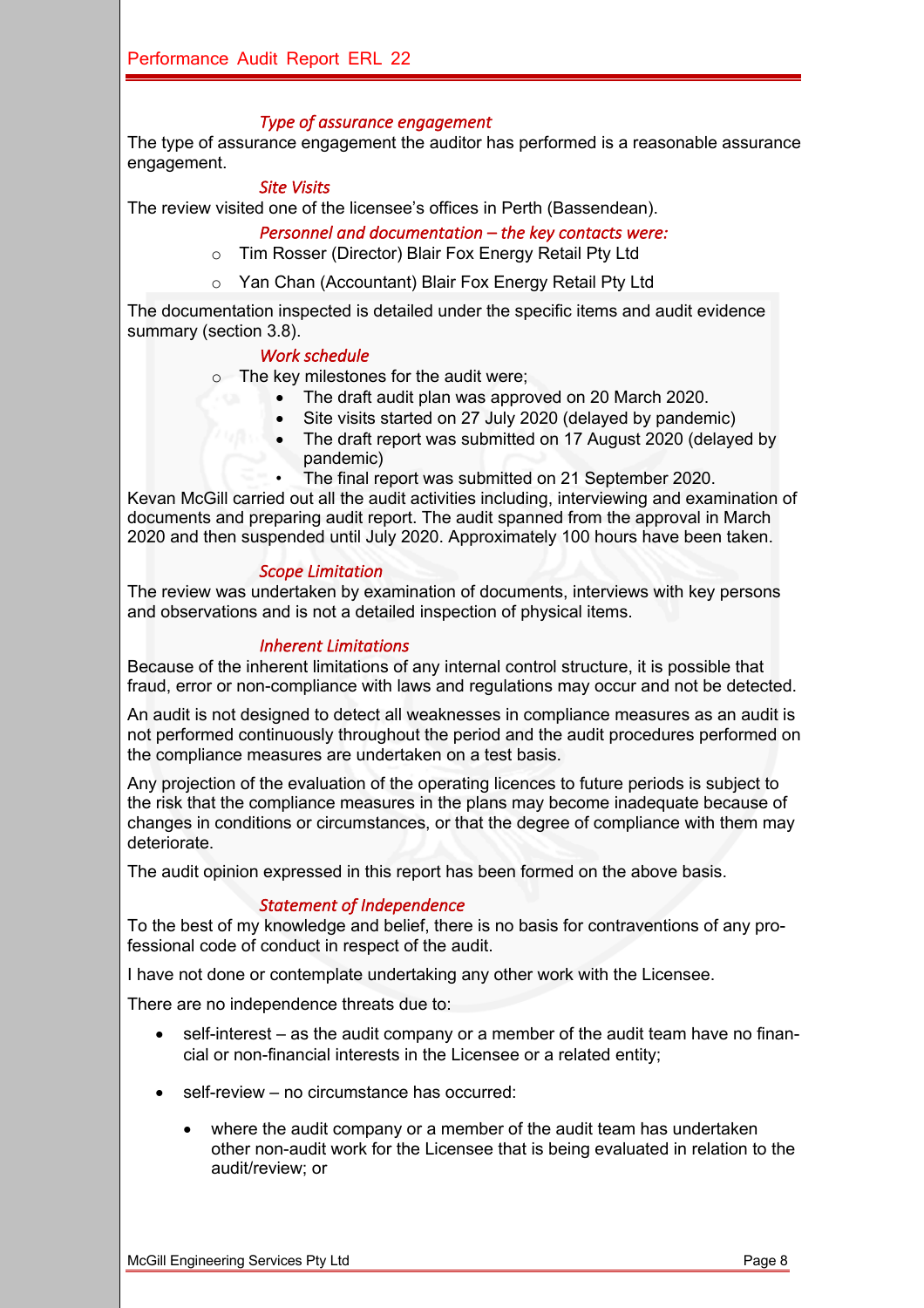- when a member of the audit team was previously an officer or director of the Licensee; or
- where a member of the audit team was previously an employee of the Licensee who was in a position to exert direct influence over material that will be subject to audit during an audit/review.

There is no risk of a self-review threat as:

- no work has been undertaken by the auditor, or a member of the audit/review team, for the Licensee within the previous 24 months; or
- the auditor is currently undertaking for the Licensee; or
- the auditor has submitted an offer, or intends to submit an offer, to undertake for the Licensee within the next 6 months; and
- there is no close family relationship with a Licensee, its directors, officers or employees, and
- the auditor is not, nor is perceived to be too sympathetic to the Licensee's interests.

### **3.3 Deviations from Audit Plan [5.1.4]**

There are no deviations from audit plan

### *3.4 Recommendations from previous audit [5.1.5]*

The recommendations from previous audit were:

|                                  | A. Resolved during current audit period                                                                                                  |                             |               |                                                                                                            |  |  |  |  |  |  |  |
|----------------------------------|------------------------------------------------------------------------------------------------------------------------------------------|-----------------------------|---------------|------------------------------------------------------------------------------------------------------------|--|--|--|--|--|--|--|
| Recommenda-<br>tion<br>reference | Non-compliance / Controls<br>improvement                                                                                                 | Auditor's<br>recommendation | Date resolved | <b>Further action required</b><br>(Yes/No/Not Applicable)                                                  |  |  |  |  |  |  |  |
| (no./year)                       | (Rating / Licence obligation<br>reference number and licence<br>obligation / Details of non-<br>compliance or inadequacy of<br>controls) |                             |               | Details of further action<br>required<br>(including current<br>recommendation reference, if<br>applicable) |  |  |  |  |  |  |  |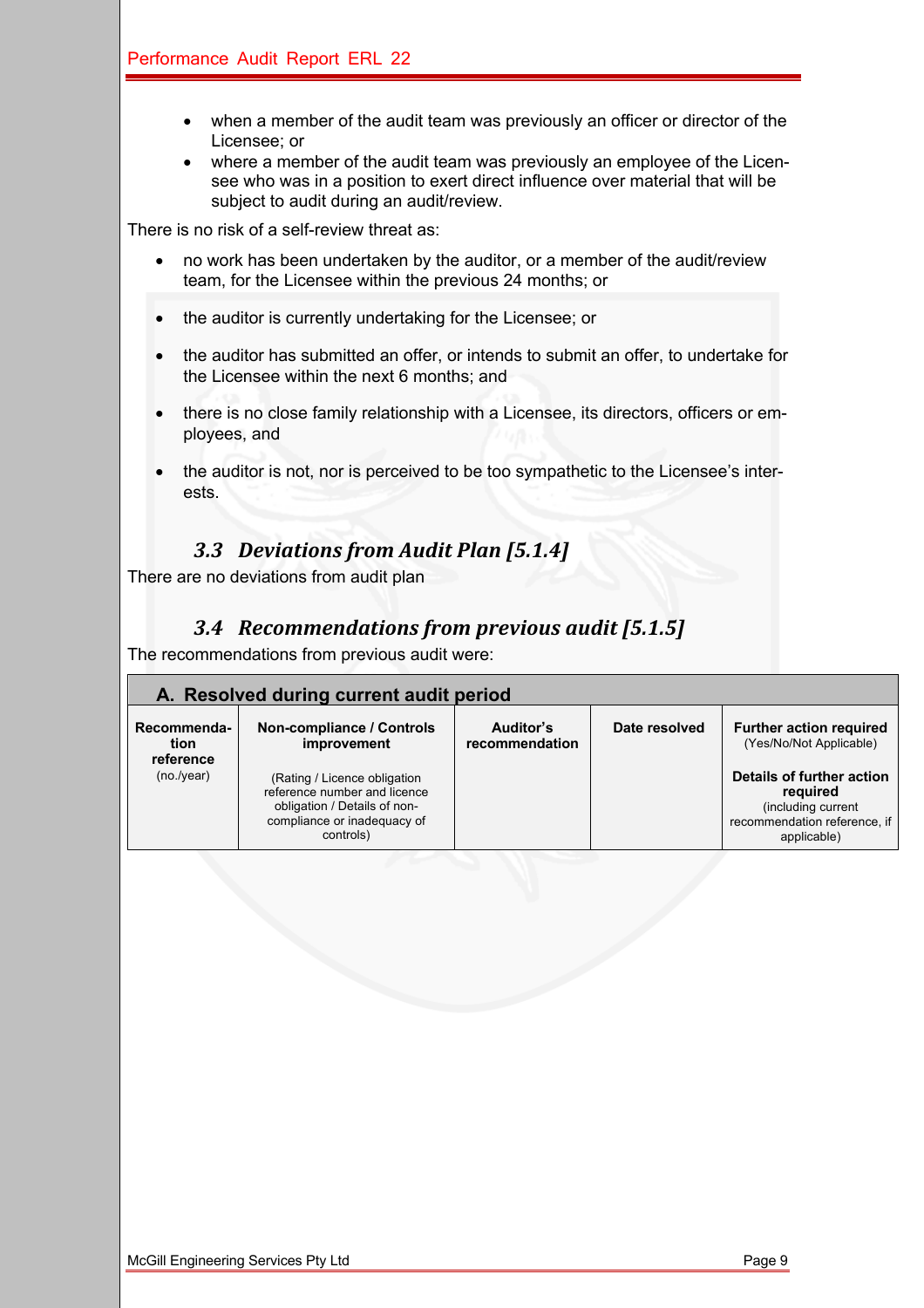| 01/2016<br>54 | <b>B2</b><br><b>Electricity Industry Customer</b><br>Transfer Code 6.6<br>A network operator or a retailer<br>must send required electronic<br>communications to the applica-<br>ble electronic communication<br>address, in accordance with<br>Annex 6.<br>The use of the Western Power                                                                                                                                                                                                                                                                                                                                                                                                                                               | Automated re-<br>sponse to be im-<br>plemented. | <b>June 2016</b> | No |
|---------------|----------------------------------------------------------------------------------------------------------------------------------------------------------------------------------------------------------------------------------------------------------------------------------------------------------------------------------------------------------------------------------------------------------------------------------------------------------------------------------------------------------------------------------------------------------------------------------------------------------------------------------------------------------------------------------------------------------------------------------------|-------------------------------------------------|------------------|----|
|               | portal satisfies the require-<br>ments of Annexe 6. Fax are in<br>accordance with the require-<br>ments. All transfers and data<br>transactions are done electroni-<br>cally with the portal. Other com-<br>munications are by email to the<br>correct addresses. Emails did<br>not have automated response<br>but this has been rectified out-<br>side the audit period                                                                                                                                                                                                                                                                                                                                                               |                                                 |                  |    |
| 02/2016<br>68 | <b>B2</b><br><b>Electricity Industry Customer Trans-</b><br>fer Code Annex 6 clause A6.2(a)<br>A network operator and a retailer<br>must use reasonable endeav-<br>ours to ensure that its infor-<br>mation system on which elec-<br>tronic communications are made<br>is operational 24 hours a day<br>and 7 days a week.<br>The communication systems<br>meet this requirement. There are<br>back up systems/power sup-<br>plies. All transfers and data<br>transactions are done electroni-<br>cally with the portal which pro-<br>vides the prescribed availability.<br>Other communications are by<br>email and are available at all<br>times but an automated re-<br>sponse was not implemented<br>until after the audit period. | Automated re-<br>sponse to be im-<br>plemented. | <b>June 2016</b> | No |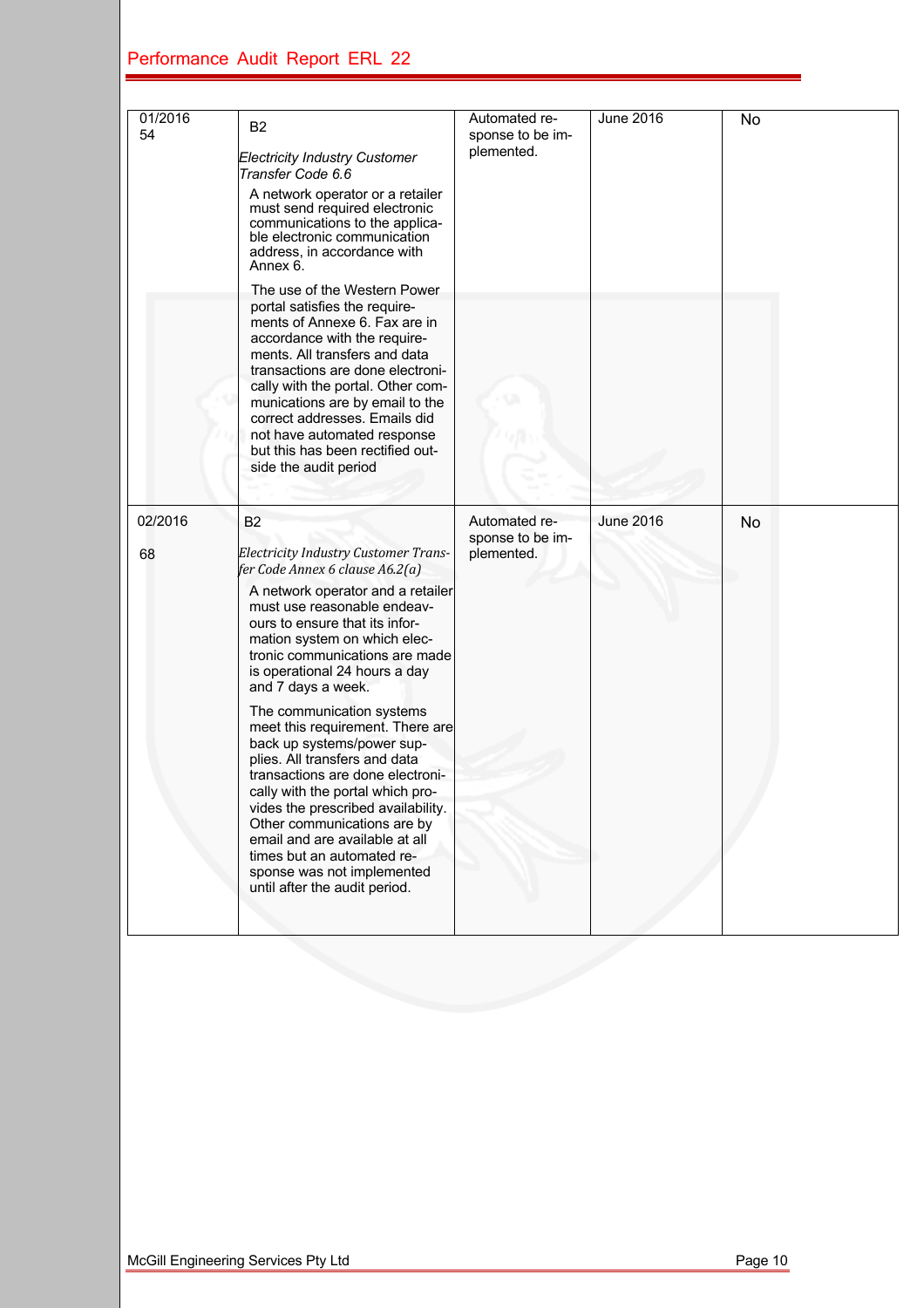| 03/2016<br>69                    | <b>Electricity Industry Customer Trans-</b><br>fer Code Annex 6 clause A6.2(b)<br>A network operator and a retailer<br>must establish a mechanism to<br>generate an automated response<br>message for each electronic com-<br>munication (other than an auto-<br>mated response message) re-<br>ceived at the electronic communi-<br>cation address. | Automated re-<br>sponse to be im-<br>plemented.              | June 2016                                                                                                         | No                                                        |  |
|----------------------------------|------------------------------------------------------------------------------------------------------------------------------------------------------------------------------------------------------------------------------------------------------------------------------------------------------------------------------------------------------|--------------------------------------------------------------|-------------------------------------------------------------------------------------------------------------------|-----------------------------------------------------------|--|
|                                  | The communication system<br>meets the requirements. All trans-<br>fers and data transactions are<br>done electronically with the portal<br>which provides the prescribed au-<br>tomatic responses. Procedures<br>implemented to send reply to all<br>emails but not until after the end<br>of the audit period                                       |                                                              |                                                                                                                   |                                                           |  |
| 4/2016<br>124                    | <b>Electricity Industry Act section 11</b><br><b>Retail Licence condition 16.1</b><br>A Licensee must provide the Au-<br>thority, in the manner prescribed,<br>any information the Authority re-<br>quires in connection with its func-<br>tions under the Electricity Industry<br>Act.<br>One annual report was late.                               | Monitor time-based<br>compliance con-<br>trols for efficacy. | <b>June 2016</b>                                                                                                  | No                                                        |  |
|                                  | B. Unresolved at end of current audit period                                                                                                                                                                                                                                                                                                         |                                                              |                                                                                                                   |                                                           |  |
| Recommenda-<br>tion<br>reference | <b>Non-compliance / Controls</b><br>improvement                                                                                                                                                                                                                                                                                                      | <b>Auditor's recommendation</b>                              |                                                                                                                   | <b>Further action required</b><br>(Yes/No/Not Applicable) |  |
| (no./year)                       | (Rating / Licence obligation<br>reference number <sup>74</sup> and licence<br>obligation / Details of non-<br>compliance or inadequacy of<br>controls)                                                                                                                                                                                               |                                                              | <b>Details of further action</b><br>required<br>(including current<br>recommendation reference, if<br>applicable) |                                                           |  |

## *3.5 Performance summary [5.1.6]*

**Compliance and controls rating scales** 

N/A

|                                     | <b>Controls rating</b>                              | <b>Compliance rating</b> |                                                               |  |  |  |
|-------------------------------------|-----------------------------------------------------|--------------------------|---------------------------------------------------------------|--|--|--|
| <b>Rating</b><br><b>Description</b> |                                                     |                          | <b>Description</b>                                            |  |  |  |
| Α                                   | Adequate controls - no improvement<br>needed        |                          | Compliant                                                     |  |  |  |
| в                                   | Generally adequate controls -<br>improvement needed |                          | Non-compliant - minor effect on customers<br>or third parties |  |  |  |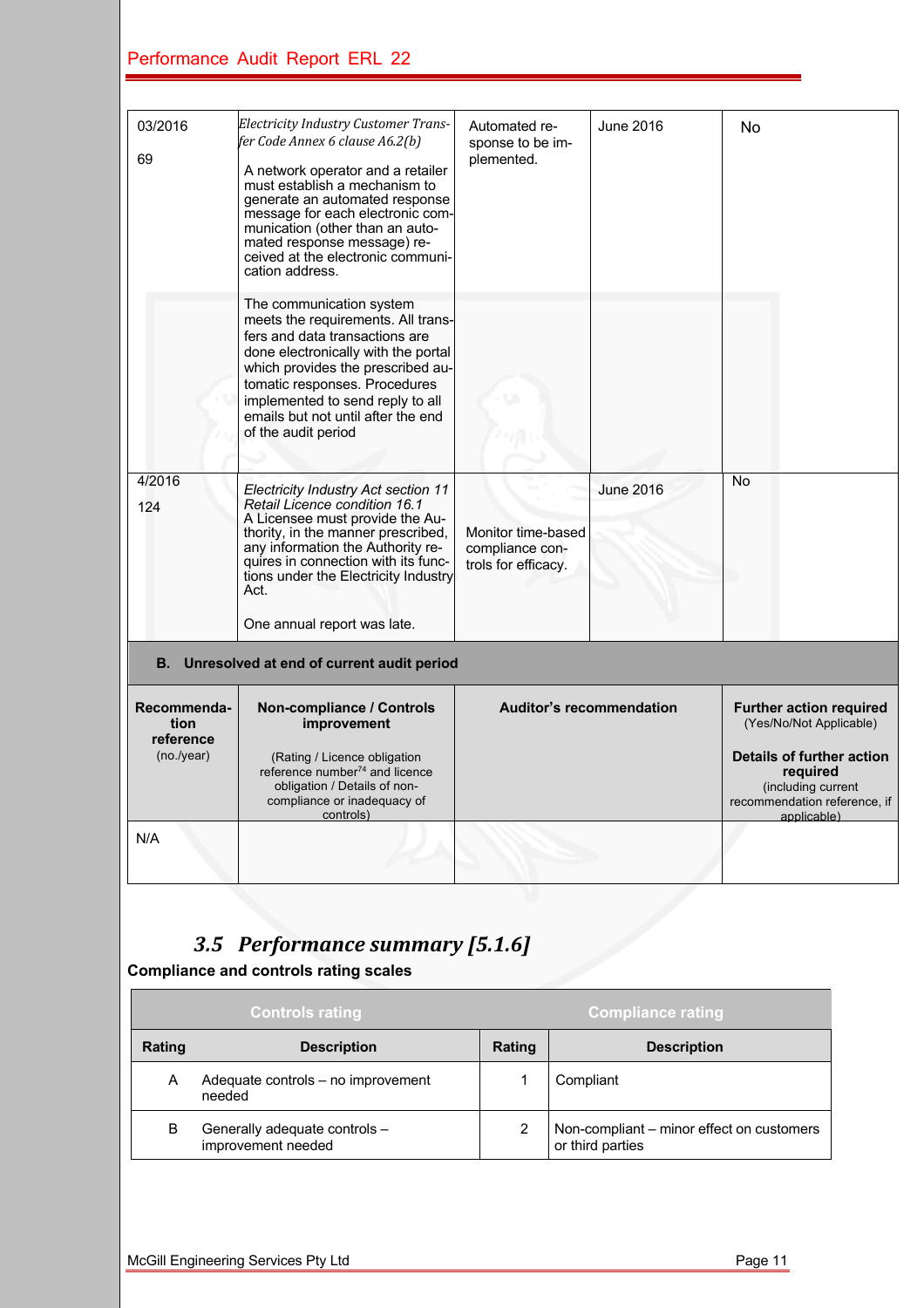| C.  | Inadequate controls - significant improve-<br>ment required | 3   | Non-compliant – moderate effect on custom-<br>ers or third parties |
|-----|-------------------------------------------------------------|-----|--------------------------------------------------------------------|
|     | No controls evident                                         | 4   | Non-compliant – major effect on customers<br>or third parties      |
| N/P | Not performed $-$ A controls rating was not<br>required     | N/R | Not rated - No activity took place during<br>the audit period      |

The following gives the performance summary.

#### **Performance summary table**

| Item             | <b>Licence Conditions Elec-</b><br>tricity Industry Customer |                         |              | Priority Adequacy of controls<br>rating |                       |                |              | Compliance Rating |                |    |                |              |
|------------------|--------------------------------------------------------------|-------------------------|--------------|-----------------------------------------|-----------------------|----------------|--------------|-------------------|----------------|----|----------------|--------------|
|                  | <b>Transfer Code Clause</b>                                  |                         | A            | $\overline{B}$                          | $\overline{\text{c}}$ | $\overline{D}$ | <b>NP</b>    | $\overline{1}$    | $\overline{2}$ | ပြ | $\overline{4}$ | <b>NR</b>    |
| 6.               | 3.2(2)                                                       | $\overline{\mathbf{4}}$ | ✔            |                                         |                       |                |              | ✓                 |                |    |                |              |
| $\overline{7}$ . | 3.4(1)                                                       | $\overline{4}$          | ✔            |                                         |                       |                |              | ✓                 |                |    |                |              |
| 8.               | 3.5(3)                                                       | $\overline{4}$          |              |                                         |                       |                | $\checkmark$ |                   |                |    |                | ✓            |
| 9.               | 3.6(2)                                                       | $\overline{4}$          |              |                                         |                       |                | $\checkmark$ |                   |                |    |                | $\checkmark$ |
| 16.              | 3.9(1)                                                       | $\overline{4}$          | $\checkmark$ |                                         |                       |                |              | ✓                 |                |    |                |              |
| 17.              | 3.9(2)                                                       | $\overline{4}$          |              |                                         |                       |                | ✓            |                   |                |    |                | ✓            |
| 18.              | 3.9(3)                                                       | 4                       | ✔            |                                         |                       |                |              | ✓                 |                |    |                |              |
| 19.              | 3.9(4)                                                       | $\overline{4}$          | ✓            |                                         |                       |                |              | ✓                 |                |    |                |              |
| 23.              | 4.2(2)                                                       | $\overline{\mathbf{4}}$ | ✔            |                                         |                       |                |              | ✓                 |                |    |                |              |
| 24.              | 4.3                                                          | $\overline{\mathbf{4}}$ | ✔            |                                         |                       |                |              | ✓                 |                |    |                |              |
| 25.              | 4.4(1)                                                       | $\overline{4}$          | ✓            |                                         |                       |                |              | ✓                 |                |    |                |              |
| 26.              | 4.4(2)                                                       | $\overline{4}$          |              |                                         |                       |                | ✓            |                   |                |    |                | ✓            |
| 27.              | 4.5(1)                                                       | $\overline{4}$          | $\checkmark$ |                                         |                       |                |              | $\checkmark$      |                |    |                |              |
| 28.              | 4.6(3)                                                       | $\overline{\mathbf{4}}$ |              |                                         |                       |                | ✓            |                   |                |    |                | ✓            |
| 29.              | 4.7                                                          | $\overline{4}$          | ✓            |                                         |                       |                |              | $\checkmark$      |                |    |                |              |
| 30.              | 4.8(2)                                                       | $\overline{4}$          |              |                                         |                       |                | ✔            |                   |                |    |                | ✓            |
| 34.              | 4.9(6)                                                       | $\overline{\mathbf{4}}$ |              |                                         |                       |                | $\checkmark$ |                   |                |    |                | ✔            |
| 39.              | 4.11(3)                                                      | $\overline{4}$          |              |                                         |                       |                | $\checkmark$ |                   |                |    |                | ✓            |
| 40.              | 4.12(3)                                                      | 5                       |              |                                         |                       |                | ✓            |                   |                |    |                | ✔            |
| 43.              | 4.15                                                         | 5                       |              |                                         |                       |                | ✓            |                   |                |    |                | ✓            |
| 44.              | 4.16                                                         | $\overline{4}$          | $\checkmark$ |                                         |                       |                |              | ✔                 |                |    |                |              |
| 45.              | 4.17                                                         | $\overline{4}$          | $\checkmark$ |                                         |                       |                |              | ✓                 |                |    |                |              |
| 48.              | $\overline{5.2}$                                             | $\overline{4}$          | $\checkmark$ |                                         |                       |                |              | $\checkmark$      |                |    |                |              |
| 48A.             | 6.1                                                          | $\overline{4}$          | ✔            |                                         |                       |                |              | $\checkmark$      |                |    |                |              |
| 49.              | 6.2                                                          | 4                       | ✔            |                                         |                       |                |              | ✓                 |                |    |                |              |
| 52.              | 6.4(1)                                                       | $\overline{4}$          |              |                                         |                       |                | ✓            |                   |                |    |                | ✔            |
| 53.              | 6.4(2)                                                       | $\overline{4}$          | ✓            |                                         |                       |                |              | ✓                 |                |    |                |              |
| 54.              | 6.6                                                          | $\overline{3}$          | ✔            |                                         |                       |                |              | ✓                 |                |    |                |              |
| 55.              | 7.1(1)                                                       | $\overline{5}$          |              |                                         |                       |                | ✓            |                   |                |    |                | ✔            |
| 56.              | 7.1(2)                                                       | $\overline{5}$          |              |                                         |                       |                | ✓            |                   |                |    |                | ✓            |
| 57.              | 7.1(3)                                                       | $\overline{4}$          |              |                                         |                       |                | ✓            |                   |                |    |                | ✔            |
| 58.              | 7.2(4)                                                       | 5                       |              |                                         |                       |                | $\checkmark$ |                   |                |    |                | ✓            |
| 59               | 7.3(2)                                                       | $\overline{5}$          |              |                                         |                       |                | ✓            |                   |                |    |                | ✔            |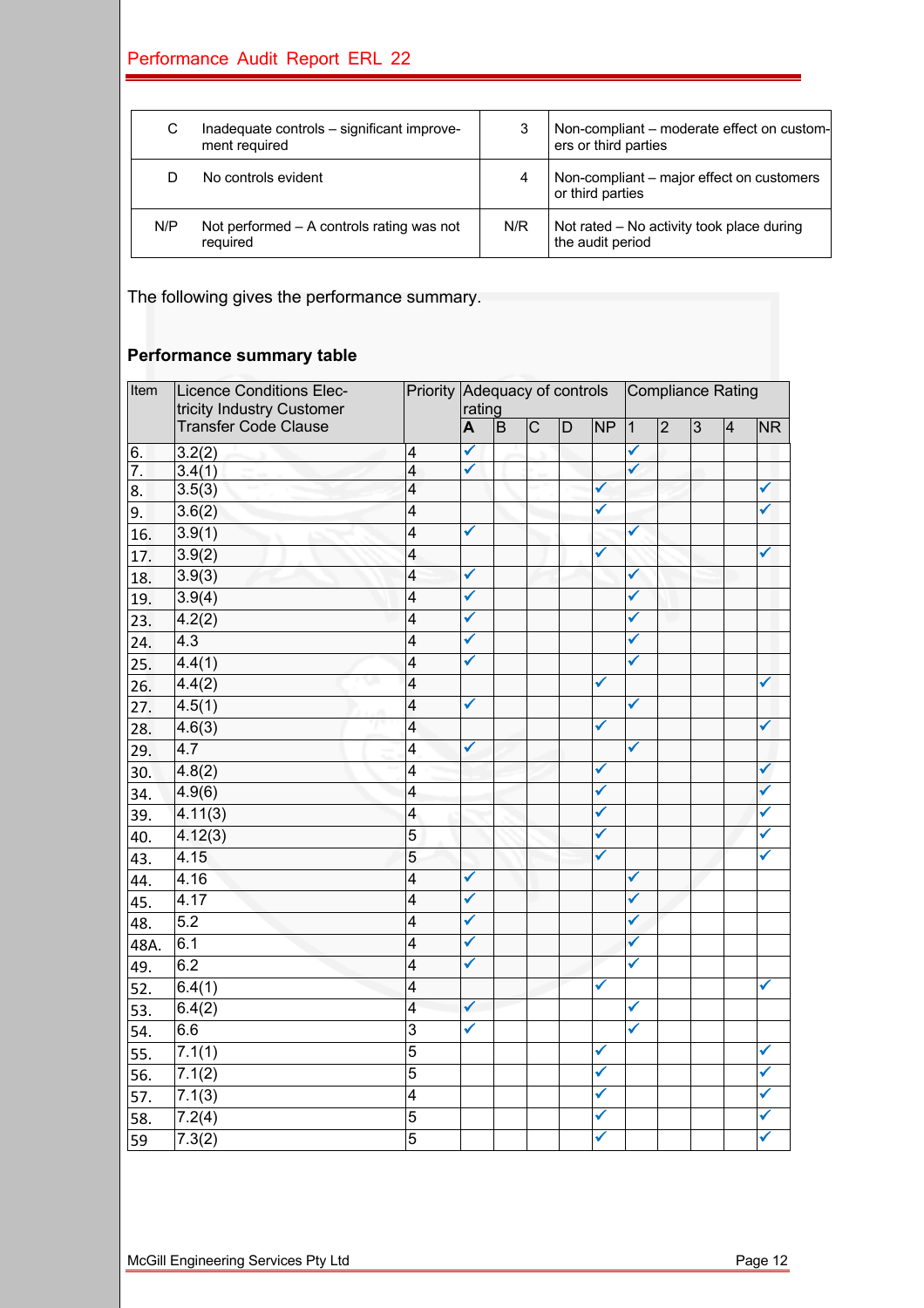| Item | Licence Conditions Elec-                               | Priority Adequacy of controls rating Compliance Rating |        |          |                |    |                |                |                |                          |                |                |                |  |
|------|--------------------------------------------------------|--------------------------------------------------------|--------|----------|----------------|----|----------------|----------------|----------------|--------------------------|----------------|----------------|----------------|--|
|      | tricity Industry Act Section                           |                                                        | A      | B        | $\overline{C}$ | D  |                | NP NA          | 11             | $\overline{2}$           | $\overline{3}$ | $\overline{4}$ | NR NA          |  |
| 101. | $s^{4}13(1)$                                           | 5                                                      | ✔      |          |                |    |                |                | ✔              |                          |                |                |                |  |
| 105. | s17(1)                                                 | 4                                                      |        |          |                |    |                |                | ✓              |                          |                |                |                |  |
| 106  | s31(3)                                                 | 5                                                      |        |          |                |    |                | ✓              |                |                          |                |                |                |  |
| 107. | s41(6)                                                 | 4                                                      |        |          |                |    |                |                |                |                          |                |                | ✓              |  |
|      |                                                        |                                                        |        |          |                |    |                |                |                |                          |                |                |                |  |
|      |                                                        |                                                        |        |          |                |    |                |                |                |                          |                |                |                |  |
| Item | <b>Licence Conditions Li-</b><br>cence Clause - Retail | Priority Adequacy of controls                          | rating |          |                |    |                |                |                | <b>Compliance Rating</b> |                |                |                |  |
|      |                                                        |                                                        | A      | B        | $\overline{C}$ | D  | N <sub>P</sub> | $\overline{1}$ | $\overline{2}$ | $\overline{3}$           | 4              |                | <b>NR</b>      |  |
| 119. | $4.3.1(12.1)^5$                                        | 4                                                      |        |          |                |    |                |                |                |                          |                |                |                |  |
| 121. | 5.3.2(14.2)                                            | 4                                                      | ✓      |          |                |    |                |                |                |                          |                |                |                |  |
| 123. | 4.4.1(15.1)                                            | 4                                                      |        |          |                |    | ✓              |                |                |                          |                |                | ✓              |  |
| 124. | 4.5.1(16.1)                                            | $\overline{3}$                                         | ✓      |          |                |    |                | ✔              |                |                          |                |                |                |  |
| 125. | $3.8.1$ & 3.8.2 (17.1& 17.2)                           | 4                                                      |        |          |                |    |                |                |                |                          |                |                | ✔              |  |
| 126. | 3.7.1(18.1)                                            | $\overline{4}$                                         |        |          |                |    |                |                |                |                          |                |                |                |  |
|      |                                                        |                                                        |        |          |                |    |                |                |                |                          |                |                |                |  |
| com- | Licence Conditions Elec-                               | Priority Adequacy of controls                          |        |          |                |    |                |                |                | <b>Compliance Rating</b> |                |                |                |  |
|      | pliance tricity Industry Metering                      |                                                        | rating |          |                |    |                |                |                |                          |                |                |                |  |
| Item | reports Code Clause                                    |                                                        | A      | <b>B</b> | $\mathsf C$    | ID | <b>NP</b>      | $\overline{1}$ | $\overline{2}$ | 3                        | 4              |                | N <sub>R</sub> |  |
|      | 324.  3.3B                                             | 4                                                      | ✔      |          |                |    |                | ✓              |                |                          |                |                |                |  |
| 339. | 3.11(3)                                                | 4                                                      |        |          |                |    | ✔              |                |                |                          |                |                | ✔              |  |
| 371. | 4.4(1)                                                 | 5                                                      |        |          |                |    | √              |                |                |                          |                |                | √              |  |
| 372. | 4.5(1)                                                 | 5                                                      |        |          |                |    | ✔              |                |                |                          |                |                | ✔              |  |
| 373. | 4.5(2)                                                 | 4                                                      |        |          |                |    | $\checkmark$   |                |                |                          |                |                | ✔              |  |
| 388. | 5.4(2)                                                 | 4                                                      |        |          |                |    | ✔              |                |                |                          |                |                | ✔              |  |
| 401. | 5.16                                                   | 4                                                      |        |          |                |    | ✓              |                |                |                          |                |                | ✔              |  |
| 402. | 5.17(1)                                                | 4                                                      |        |          |                |    | ✔              |                |                |                          |                |                | ✔              |  |
| 405. | 5.18                                                   | 4                                                      |        |          |                |    | ✔              |                |                |                          |                |                | ✔              |  |
| 406. | 5.19(1)                                                | 5                                                      |        |          |                |    | ✔              |                |                |                          |                |                | ✔              |  |
| 407  | 5.19(2)                                                | 5                                                      |        |          |                |    | $\checkmark$   |                |                |                          |                |                | ✔              |  |
| 408. | 5.19(3)                                                | 4                                                      |        |          |                |    | ✔              |                |                |                          |                |                | ✓              |  |
| 410. | 5.19(6)                                                | 4                                                      | ✓      |          |                |    |                | ✓              |                |                          |                |                |                |  |
| 416. | 5.21(5)                                                | 5                                                      |        |          |                |    |                |                |                |                          |                |                |                |  |
| 417. | 5.21(6)                                                | 4                                                      |        |          |                |    | ✔              |                |                |                          |                |                |                |  |
| 435. | 5.27                                                   | 4                                                      |        |          |                |    | ✔              |                |                |                          |                |                | ✔              |  |
| 448. | 6.1(2)                                                 | 4                                                      | √      |          |                |    |                | ✔              |                |                          |                |                |                |  |
| 451. | 7.2(1)                                                 | 4                                                      | √      |          |                |    |                | ✓              |                |                          |                |                |                |  |
| 453. | 7.2(4)                                                 | 5                                                      |        |          |                |    | ✔              |                |                |                          |                |                | ✔              |  |
| 454  | 7.2(5)                                                 | 4                                                      | ✔      |          |                |    |                | ✔              |                |                          |                |                |                |  |
| 455  | 7.5                                                    | 4                                                      | ✔      |          |                |    |                | ✔              |                |                          |                |                |                |  |
| 456  | 7.6(1)                                                 | 4                                                      |        |          |                |    | ✔              |                |                |                          |                |                | ✔              |  |
| 457  | 8.1(1)                                                 | 5                                                      |        |          |                |    | √              |                |                |                          |                |                | ✔              |  |
| 458  | 8.1(2)                                                 | 5                                                      |        |          |                |    | ✔              |                |                |                          |                |                | ✔              |  |
| 459  | 8.1(3)                                                 | 5                                                      |        |          |                |    | ✔              |                |                |                          |                |                | ✔              |  |
| 460  | 8.1(4)                                                 | $\overline{\mathbf{4}}$                                |        |          |                |    | ✔              |                |                |                          |                |                | ✔              |  |
| 461  | $\overline{8.3(2)}$                                    | 5                                                      |        |          |                |    | ✔              |                |                |                          |                |                | ✔              |  |
|      |                                                        |                                                        |        |          |                |    |                |                |                |                          |                |                |                |  |

#### **Compliance and controls rating summary table**

 $4 s =$  Section of Act

<sup>5</sup> Licence Version 2

McGill Engineering Services Pty Ltd **Page 13**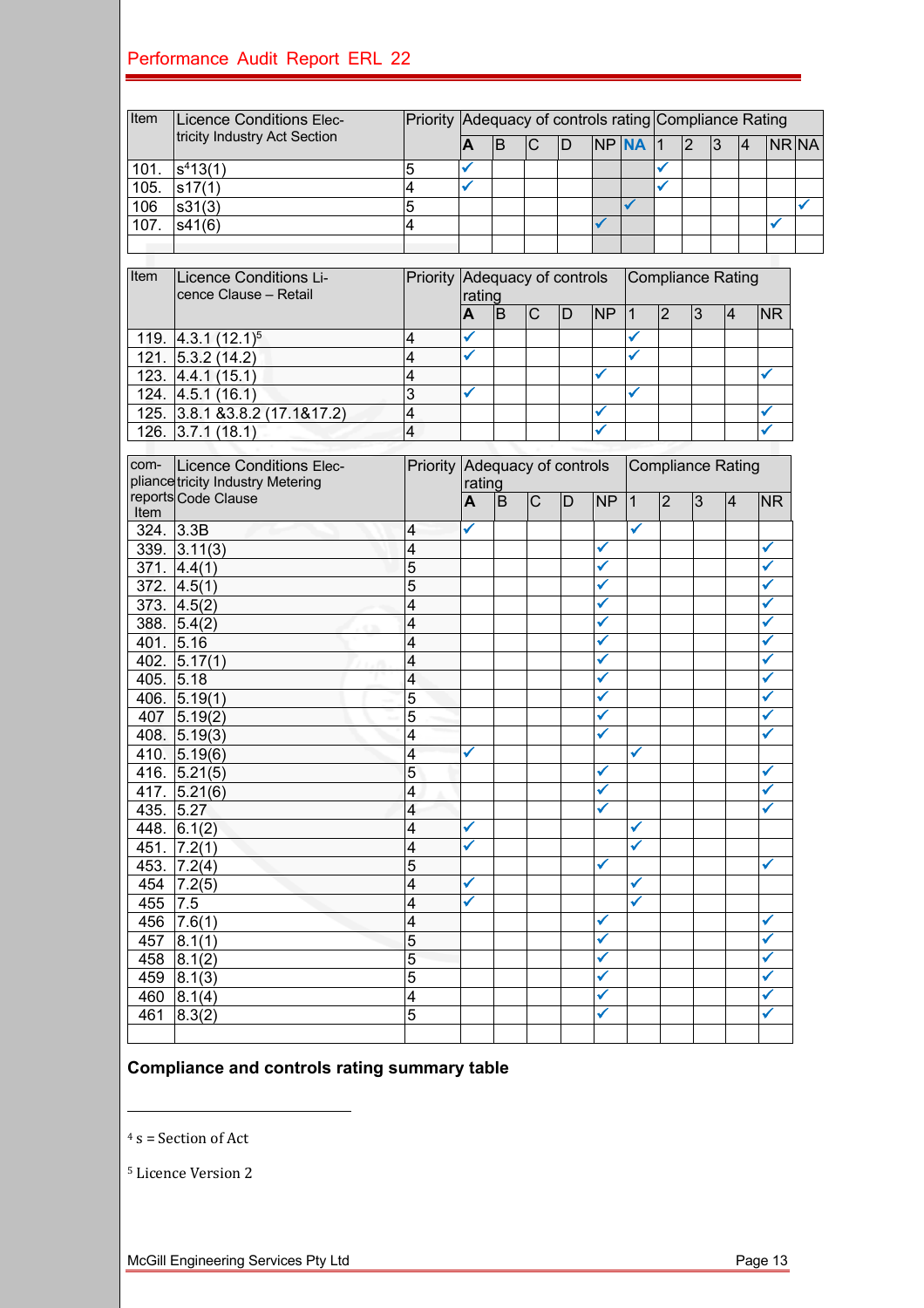|               |              |    |                | <b>Compliance Rating</b> |   |     |           |              |  |  |  |  |
|---------------|--------------|----|----------------|--------------------------|---|-----|-----------|--------------|--|--|--|--|
|               |              | 1  | $\overline{2}$ | 3                        | 4 | N/R | <b>NA</b> | <b>Total</b> |  |  |  |  |
|               | A            | 28 | -              |                          |   | -   |           | 28           |  |  |  |  |
| <b>Rating</b> | B            | -  |                |                          |   |     |           | -            |  |  |  |  |
|               | C            |    |                |                          |   |     |           |              |  |  |  |  |
|               | D            |    |                |                          |   |     |           |              |  |  |  |  |
| Controls      | N/P          | -  |                |                          |   | 41  |           | 41           |  |  |  |  |
|               | <b>NA</b>    |    |                |                          |   |     |           |              |  |  |  |  |
|               | <b>Total</b> | 28 |                |                          |   | 41  |           | 70           |  |  |  |  |

## *3.6 Auditor's Observations [5.1.7]*

**Audit observations and recommendations table**

| Reference<br>Number | Licence reference & summary<br>of Licence obligation                                                                                                                                                             | <b>Audit Prior-</b><br>Κì | <b>Observations and Recommen-</b><br>dations                                                                                                                                                                                                                                                                                                                                                                                                                                                                                                                          | Controls rat-<br>ing | Compliance<br>Rating |
|---------------------|------------------------------------------------------------------------------------------------------------------------------------------------------------------------------------------------------------------|---------------------------|-----------------------------------------------------------------------------------------------------------------------------------------------------------------------------------------------------------------------------------------------------------------------------------------------------------------------------------------------------------------------------------------------------------------------------------------------------------------------------------------------------------------------------------------------------------------------|----------------------|----------------------|
|                     | <b>Electricity Industry Customer Transfer Code</b>                                                                                                                                                               |                           |                                                                                                                                                                                                                                                                                                                                                                                                                                                                                                                                                                       |                      |                      |
| 6.                  | A retailer must submit a sepa-<br>rate data request for each con-<br>nection point unless otherwise<br>agreed.                                                                                                   | $\overline{4}$            | Through discussion with the Direc-<br>tor and examination of screen<br>grabs and procedures licence obli-<br>gations - customer data <sup>6</sup> , I deter-<br>mined that data requests in the au-<br>dit period (about 160 in the audit<br>period) took place using the West-<br>ern Power portal which constrains<br>data requests to connection<br>points. The exclusive use of the<br>portal which does not allow data<br>requests for more than one con-<br>nection point at a time satisfies the<br>obligation. Western Power man-<br>dates use of the portal. | A                    | $\mathbf{1}$         |
| 7.                  | A retailer must submit a data re-<br>quest electronically and must<br>not submit more than a pre-<br>scribed number of standing or<br>historical data requests in a<br>business day, unless otherwise<br>agreed. | $\overline{\mathbf{4}}$   | Through discussion with the Direc-<br>tor and examination of screen<br>grabs and procedures, licence ob-<br>ligations - customer data, I deter-<br>mined that there have been about<br>160 data requests. All transfers<br>are conducted electronically with<br>the portal. The exclusive use of<br>the portal which does not allow<br>data requests for more than the<br>prescribed number or the number<br>agreed per day satisfies the obli-<br>gation. The Licensee was limited<br>to 20 requests per day in audit pe-<br>riod.                                   | A                    | $\mathbf{1}$         |
| 8.                  | A retailer must withdraw a re-<br>quest for historical consumption<br>data if the contestable                                                                                                                    | 4                         | Through discussion with the Direc-<br>tor and examination of documents<br>(verifiable consent forms), I                                                                                                                                                                                                                                                                                                                                                                                                                                                               | <b>NP</b>            | <b>NR</b>            |

 $^6$  See audit evidence section  $3.8\,$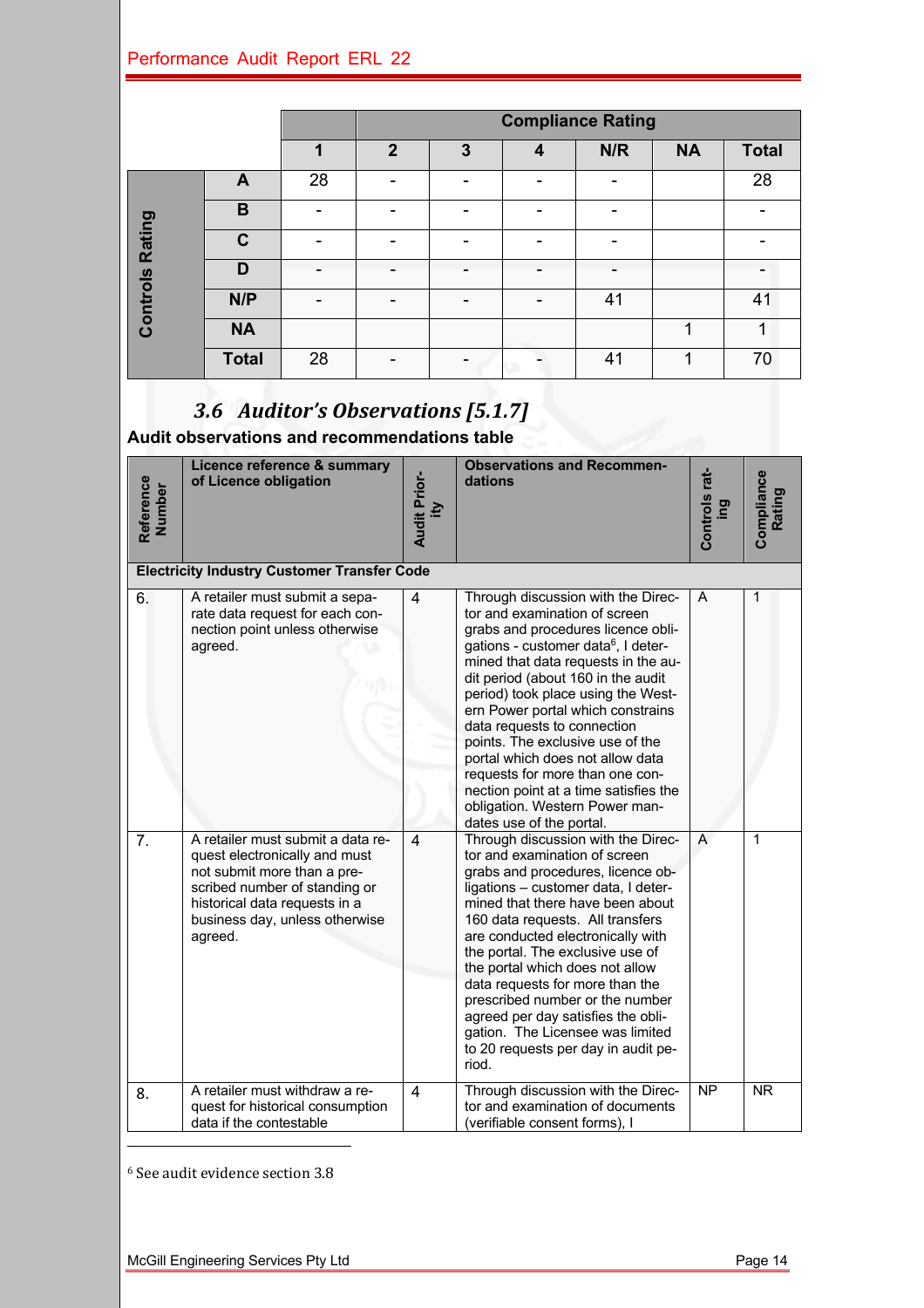| Reference<br><b>Number</b> |                                                                                                                                                                                                                                               | <b>Audit Prior-</b><br>ξÌ |                                                                                                                                                                                                                                                                                                                                                                                                                                                                                                                 | Controls rat-<br>ing | Compliance<br>Rating |  |  |  |  |  |
|----------------------------|-----------------------------------------------------------------------------------------------------------------------------------------------------------------------------------------------------------------------------------------------|---------------------------|-----------------------------------------------------------------------------------------------------------------------------------------------------------------------------------------------------------------------------------------------------------------------------------------------------------------------------------------------------------------------------------------------------------------------------------------------------------------------------------------------------------------|----------------------|----------------------|--|--|--|--|--|
|                            | <b>Electricity Industry Customer Transfer Code</b>                                                                                                                                                                                            |                           |                                                                                                                                                                                                                                                                                                                                                                                                                                                                                                                 |                      |                      |  |  |  |  |  |
|                            | customer's verifiable consent<br>ceases to apply before the net-<br>work operator provides the his-<br>torical consumption data.                                                                                                              |                           | determined that all customers<br>have verifiable consent. There<br>have been requests for historical<br>consumption data on the Portal<br>but all with current verifiable con-<br>sents. There has been no need to<br>withdraw a request because of no<br>verifiable consent.                                                                                                                                                                                                                                   |                      |                      |  |  |  |  |  |
| 9.                         | A retailer must pay any reasona-<br>ble costs incurred by the net-<br>work operator for work per-<br>formed in relation to a request<br>for historical consumption data<br>that has been subsequently<br>withdrawn.                           | 4                         | Through discussion with the Direc-<br>tor and examination of documents<br>(client file and licence obligation<br>procedures), I determined that<br>there have been no withdrawn re-<br>quests.                                                                                                                                                                                                                                                                                                                  | <b>NP</b>            | <b>NR</b>            |  |  |  |  |  |
| 16.                        | A retailer may only use data re-<br>lating to a contestable customer<br>to provide that customer with a<br>quotation for the supply of elec-<br>tricity by the retailer; or to initiate<br>a transfer of that customer.                       | 4                         | Through discussion with the Direc-<br>tor and examination of documents<br>(client file and procedures - licence<br>obligation - customer data), I de-<br>termined that there have been<br>quotes for supply. The data has<br>not been used for other purposes.<br>A written consent is maintained on<br>file. The licensee had also carried<br>out its own internal audit of<br>maintenance of consent which<br>confirmed their licence obligations<br>procedures deliver compliance.                           | A                    | 1                    |  |  |  |  |  |
| 17.                        | A retailer must not aggregate a<br>contestable customer's historical<br>consumption data with that of<br>other contestable customers for<br>the purposes of internal busi-<br>ness development, if requested<br>not to do so by the customer. | $\overline{4}$            | Through discussion with the Direc-<br>tor and examination of documents<br>(client file and licence obligation<br>procedures), I determined that<br>there have been no requests not<br>to aggregate data. All customer<br>matters are ring fenced. The eco-<br>nomics of supply proposals is<br>stand-alone, so it is not necessary<br>to aggregate the meter data of<br>candidate customers. This is also<br>necessary for assessing energy<br>quantities to be purchased by<br>means of bilateral transaction. | <b>NP</b>            | <b>NR</b>            |  |  |  |  |  |
| 18.                        | A retailer must not disclose a<br>contestable customer's data to<br>any other person without the<br>verifiable consent of the contest-<br>able customer, except in the cir-<br>cumstances defined.                                            | 4                         | Through discussion with the Direc-<br>tor and examination of documents<br>(client file), I determined that no<br>data has been disclosed which<br>supports that their procedures, li-<br>cence obligations -customer data<br>deliver the requirement. A written<br>consent is maintained on file. Blair<br>Fox maintains a contestable cus-<br>tomer's historical consumption<br>data for its own internal purposes<br>only.                                                                                    | A                    | 1                    |  |  |  |  |  |
| 19.                        | A retailer must keep a copy of<br>the verifiable consent received                                                                                                                                                                             | $\overline{4}$            | Through discussion with the Direc-<br>tor and examination of documents                                                                                                                                                                                                                                                                                                                                                                                                                                          | A                    | 1                    |  |  |  |  |  |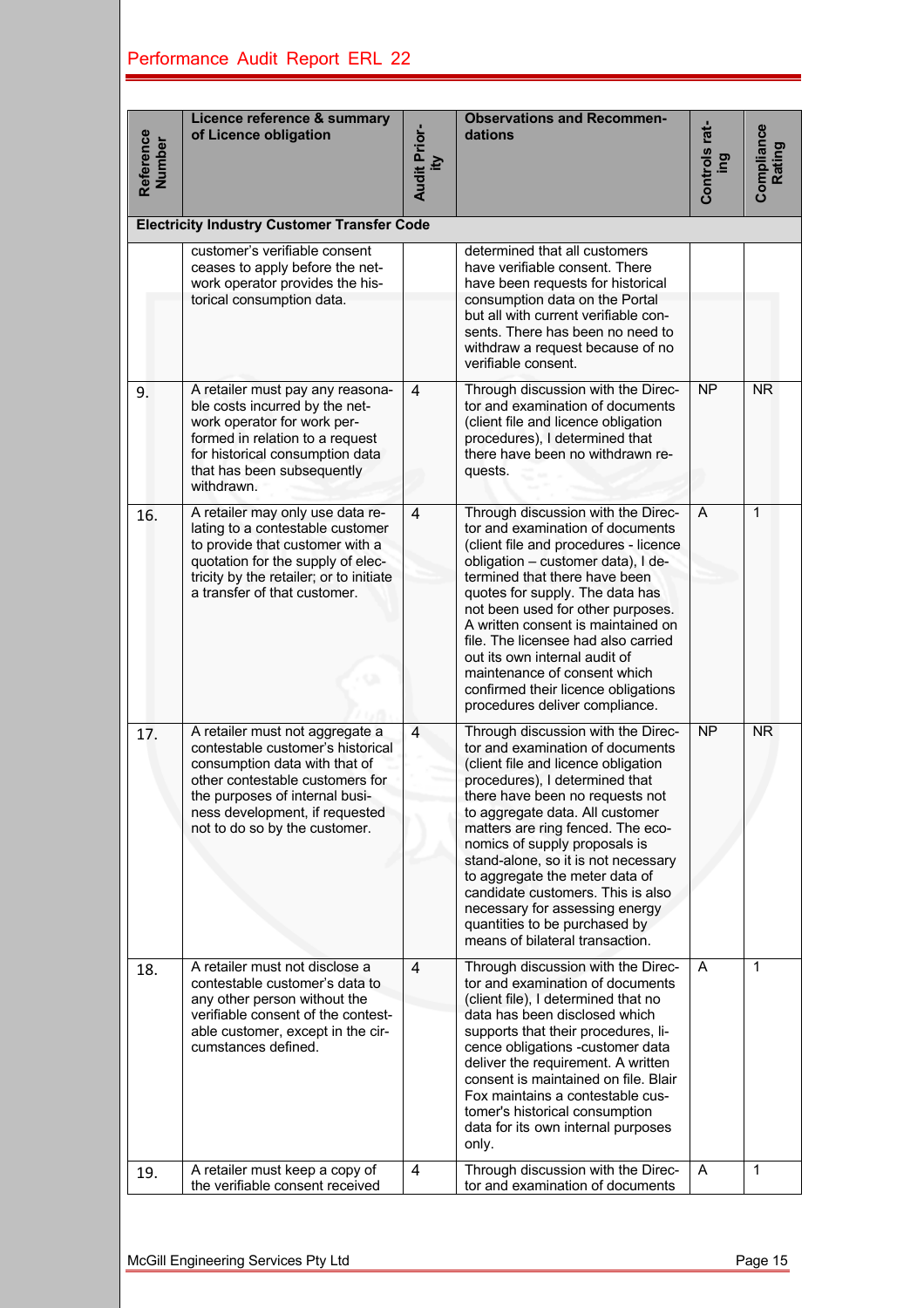| Reference<br><b>Number</b> | Licence reference & summary<br>of Licence obligation                                                                                                                                                                                                                | <b>Audit Prior-</b><br>Ξ | <b>Observations and Recommen-</b><br>dations                                                                                                                                                                                                                                                                                                                                                                                                                                                                                                                                                                                                                                                                                                                                                                                                                                                                                                                                          | Controls rat-<br>ing | Compliance<br>Rating |
|----------------------------|---------------------------------------------------------------------------------------------------------------------------------------------------------------------------------------------------------------------------------------------------------------------|--------------------------|---------------------------------------------------------------------------------------------------------------------------------------------------------------------------------------------------------------------------------------------------------------------------------------------------------------------------------------------------------------------------------------------------------------------------------------------------------------------------------------------------------------------------------------------------------------------------------------------------------------------------------------------------------------------------------------------------------------------------------------------------------------------------------------------------------------------------------------------------------------------------------------------------------------------------------------------------------------------------------------|----------------------|----------------------|
|                            | <b>Electricity Industry Customer Transfer Code</b><br>from a contestable customer for                                                                                                                                                                               |                          | (verifiable consent forms-VCF), I                                                                                                                                                                                                                                                                                                                                                                                                                                                                                                                                                                                                                                                                                                                                                                                                                                                                                                                                                     |                      |                      |
|                            | two years.                                                                                                                                                                                                                                                          |                          | determined that all VCFs are<br>maintained in electronic formats.<br>Internal procedures, licence obli-<br>gations (customer data) require<br>that an electronic copy of all docu-<br>ments be maintained perpetually.<br>Retention was verified.                                                                                                                                                                                                                                                                                                                                                                                                                                                                                                                                                                                                                                                                                                                                     |                      |                      |
| 23.                        | A retailer must submit a sepa-<br>rate customer transfer request<br>for each connection point unless<br>otherwise agreed.                                                                                                                                           | $\overline{4}$           | Through discussion with the Direc-<br>tor and examination of screen<br>grabs and procedures, licence ob-<br>ligations - customer transfers, I de-<br>termined that customer transfers<br>were carried out exclusively with<br>Western Power Portal which con-<br>strains customer transfer requests<br>to single requests for connection<br>points. The portal does not allow<br>transfer requests for more than<br>one NMI at a time. Western Power<br>is responsible for allocating NMIs<br>to connection points. Western<br>Power mandates use of portal.                                                                                                                                                                                                                                                                                                                                                                                                                          | A                    | 1                    |
| 24.                        | A retailer's reason for a transfer<br>must be specified in the cus-<br>tomer transfer request form as<br>either to transfer a contestable<br>customer to the retailer which<br>submitted the customer transfer<br>request or to reverse an errone-<br>ous transfer. | $\overline{4}$           | Through discussion with the Direc-<br>tor and examination of screen<br>grabs and procedures - licence ob-<br>ligation - customer transfers, I de-<br>termined that all transfers are con-<br>ducted electronically exclusively<br>with the portal. The portal provides<br>for transfer reasons of either "Erro-<br>neous Transfer" or "New Customer<br>Transfer" and requires that one of<br>them be checked as a condition of<br>acceptance. Blair Fox has not<br>transferred a customer in error. it<br>is possible for a retailer on advice<br>from a candidate customer that<br>they were not contracted to an-<br>other retailer to attempt a transfer<br>as a "new customer transfer" for<br>the other retailer to use an errone-<br>ous transfer to correct the process.<br>These are new customer transfers<br>and not erroneous transfers by the<br>licensee. There have been no er-<br>roneous transfers in the audit pe-<br>riod. Western Power mandates<br>use of portal. | A                    | 1                    |
| 25.                        | A retailer may only submit a cus-<br>tomer transfer request if it has<br>an access contract for the net-<br>work, unless it is to reverse an<br>erroneous transfer.                                                                                                 | 4                        | Through discussion with the Direc-<br>tor - and examination of docu-<br>ments Electricity Transfer Access<br>Contract (ETAC), I determined that<br>Blair Fox has an ETAC with a term<br>to 2031 and option to extend for a<br>further 10 years. Western Power<br>only issues authority to access the                                                                                                                                                                                                                                                                                                                                                                                                                                                                                                                                                                                                                                                                                  | A                    | 1                    |
|                            | McGill Engineering Services Pty Ltd                                                                                                                                                                                                                                 |                          |                                                                                                                                                                                                                                                                                                                                                                                                                                                                                                                                                                                                                                                                                                                                                                                                                                                                                                                                                                                       |                      | Page 16              |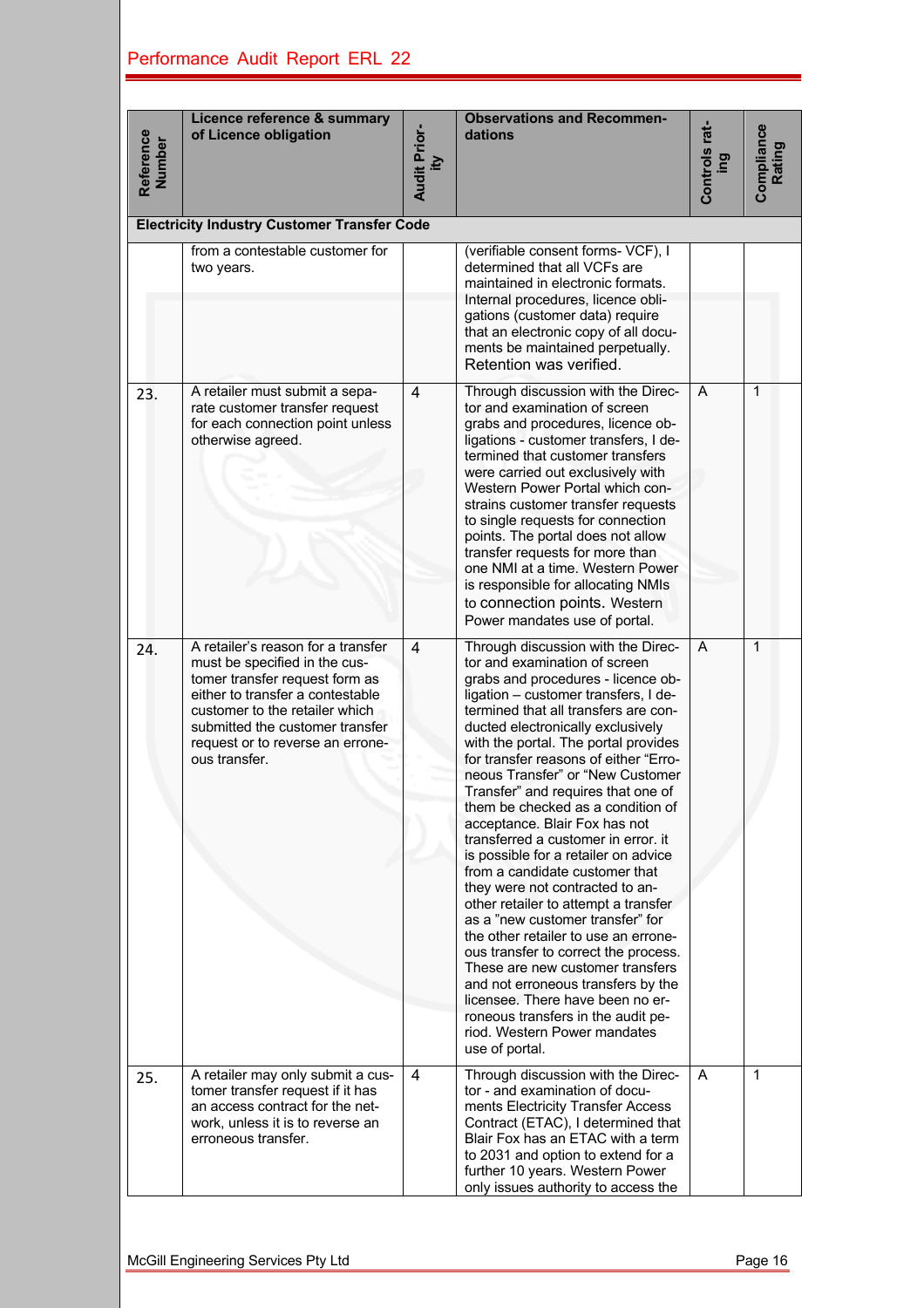| Reference<br><b>Number</b> | Licence reference & summary<br>of Licence obligation                                                                                                                                                                                                            | <b>Audit Prior-</b><br>Ξ | <b>Observations and Recommen-</b><br>dations                                                                                                                                                                                                                                                                                                                                                                                                                                                                                                                                                                                                                                                                                                            | Controls rat-<br>ing | Compliance<br>Rating |
|----------------------------|-----------------------------------------------------------------------------------------------------------------------------------------------------------------------------------------------------------------------------------------------------------------|--------------------------|---------------------------------------------------------------------------------------------------------------------------------------------------------------------------------------------------------------------------------------------------------------------------------------------------------------------------------------------------------------------------------------------------------------------------------------------------------------------------------------------------------------------------------------------------------------------------------------------------------------------------------------------------------------------------------------------------------------------------------------------------------|----------------------|----------------------|
|                            | <b>Electricity Industry Customer Transfer Code</b>                                                                                                                                                                                                              |                          |                                                                                                                                                                                                                                                                                                                                                                                                                                                                                                                                                                                                                                                                                                                                                         |                      |                      |
|                            |                                                                                                                                                                                                                                                                 |                          | portal for Retail functions to those<br>with an ETAC ensuring compli-<br>ance with requirement. There were<br>no erroneous transfers.                                                                                                                                                                                                                                                                                                                                                                                                                                                                                                                                                                                                                   |                      |                      |
| 26.                        | A retailer that submits a cus-<br>tomer transfer request to re-<br>verse an erroneous transfer<br>must ensure the transfer was<br>made in error and, if it is an in-<br>coming retailer, confirm the<br>identity of the previous retailer.                      | $\overline{4}$           | Through discussion with the Direc-<br>tor and examination of screen<br>grabs, I determined that there<br>were no erroneous transfers to re-<br>verse. Retailers have the function-<br>ality to cause a customer to be<br>transferred to them (normal) or<br>away from them after having first<br>caused a customer to be errone-<br>ously transferred to them. They do<br>not have the functionality to direct<br>Western Power to transfer a cus-<br>tomer to a particular party. Conse-<br>quently, a notice of Erroneous<br><b>Transfer informs Western Power</b><br>to restore the customer to its origi-<br>nal retailer.                                                                                                                          | <b>NP</b>            | <b>NR</b>            |
| 27.                        | A retailer must submit a cus-<br>tomer transfer request electroni-<br>cally and must not submit more<br>than a prescribed number of<br>customer transfer requests in a<br>business day or with the same<br>nominated transfer date, unless<br>otherwise agreed. | 4                        | Through discussion with the Direc-<br>tor and examination of screen<br>grabs and procedures - licence ob-<br>ligation - customer transfers, I de-<br>termined that all transfers (approx-<br>imately one for the audit period)<br>were via the Western Power portal<br>which is on the internet (TCP/IP)<br>as per definition of electronic) and<br>constrains the number of transfers<br>to less than the prescribed num-<br>ber. The portal limits customer<br>transfers to the prescribed limit or<br>that agreed, which limit also ap-<br>plies to transfers with the same<br>nominated transfer date. Western<br>Power can agree to another num-<br>ber of requests as per the Code<br>but did not agree to a limit of 100<br>in the audit period. | A                    | $\mathbf{1}$         |
| 28.                        | A retailer must withdraw a<br>customer transfer request if<br>the contestable customer's<br>verifiable consent ceases to<br>apply before the transfer oc-<br>curs.                                                                                              | 4                        | Through discussion with the Direc-<br>tor and examination of documents<br>(verifiable consent forms- VCF), I<br>determined that No customer Veri-<br>fiable Consents have ceased. Ver-<br>ifiable Consent to transfer is differ-<br>ent from Verifiable Consent to ac-<br>cess data. In practice, a customer<br>would only be transferred after<br>contractual terms have been<br>agreed and the consent to transfer<br>would be implicit in those terms in<br>order for the retailer to fulfil its obli-<br>gations. Equally, withdrawal of                                                                                                                                                                                                            | $\overline{NP}$      | <b>NR</b>            |
|                            | McGill Engineering Services Pty Ltd                                                                                                                                                                                                                             |                          |                                                                                                                                                                                                                                                                                                                                                                                                                                                                                                                                                                                                                                                                                                                                                         |                      | Page 17              |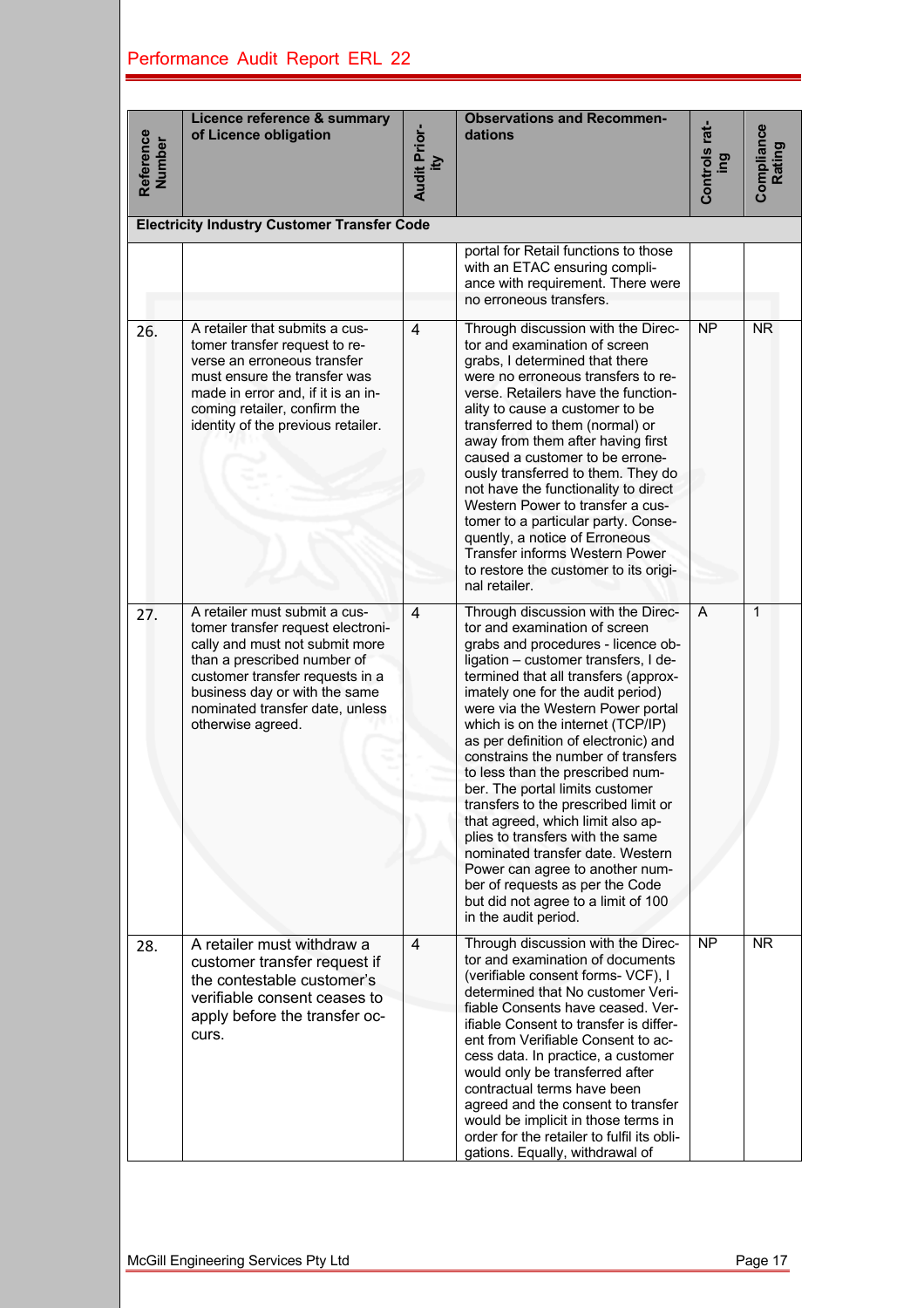| Reference<br><b>Number</b> | Licence reference & summary<br>of Licence obligation                                                                                                                                                                | <b>Audit Prior-</b><br>Ξ | <b>Observations and Recommen-</b><br>dations                                                                                                                                                                                                                                                                                                                                                                                                                                                                                                                                                                                                                                                     | Controls rat-<br>ing | Compliance<br>Rating   |
|----------------------------|---------------------------------------------------------------------------------------------------------------------------------------------------------------------------------------------------------------------|--------------------------|--------------------------------------------------------------------------------------------------------------------------------------------------------------------------------------------------------------------------------------------------------------------------------------------------------------------------------------------------------------------------------------------------------------------------------------------------------------------------------------------------------------------------------------------------------------------------------------------------------------------------------------------------------------------------------------------------|----------------------|------------------------|
|                            | <b>Electricity Industry Customer Transfer Code</b>                                                                                                                                                                  |                          |                                                                                                                                                                                                                                                                                                                                                                                                                                                                                                                                                                                                                                                                                                  |                      |                        |
|                            |                                                                                                                                                                                                                     |                          | consent to transfer would consti-<br>tute breach of contract.                                                                                                                                                                                                                                                                                                                                                                                                                                                                                                                                                                                                                                    |                      |                        |
| 29.                        | A retailer must nominate a trans-<br>fer date in a customer transfer<br>request in accordance with<br>specified timeframes, except if<br>the customer transfer request is<br>to reverse an erroneous trans-<br>fer. | $\overline{4}$           | Through discussion with the Direc-<br>tor and examination of screen<br>grabs and procedures - licence ob-<br>ligation - customer transfers, I de-<br>termined that transfer requests<br>have exclusively used the Western<br>Power portal which requires a<br>transfer date to be nominated.<br>Transfers are entered into the por-<br>tal shortly before they are due to<br>take place, bearing in mind that<br>Western Power requires 3 busi-<br>ness days in the metro area to<br>transfer customers to the new re-<br>tailer, and 5 business days for<br>country areas. Western Power<br>mandates use of portal.                                                                             | A                    | 1                      |
| 30.                        | A retailer must pay any reasona-<br>ble costs incurred by a network<br>operator for providing and/or in-<br>stalling a meter if a customer<br>transfer request is withdrawn.                                        | $\overline{4}$           | Through discussion with the Direc-<br>tor and examination of screen<br>grabs Western Power Invoices. I<br>determined that no transfer re-<br>quests have been withdrawn. So,<br>no costs to pay. Western Power<br>issues a monthly invoice detailing<br>chargeable transactions                                                                                                                                                                                                                                                                                                                                                                                                                  | <b>NP</b>            | <b>NR</b>              |
| 34.                        | A network operator and retailer<br>must agree to a revised nomi-<br>nated transfer date in certain cir-<br>cumstances.                                                                                              | $\overline{4}$           | Through discussion with the Direc-<br>tor and-examination of client files,<br>No costs were incurred. This per-<br>tains to customer transfers and oc-<br>curs primarily when Western<br>Power has negotiated with a cus-<br>tomer a power outage necessary<br>to upgrade a meter which will gen-<br>erally require amendment of the<br>retailer's proposed transfer date.<br>Note that I observed that for one<br>transfer, revised dates were nec-<br>essary as the proposed date was<br>not a business day. A transfer re-<br>quest was refused by Western<br>Power as it was not a business<br>day and was done on next busi-<br>ness day. This obligation relates to<br>business days only. | $\overline{NP}$      | <b>NR</b>              |
| 39.                        | A network operator and the re-<br>tailer must take certain action if<br>the contestable customer's me-<br>ter is not read on the nominated<br>transfer date.                                                        | $\overline{4}$           | Through discussion with the Direc-<br>tor and sample transfers, I deter-<br>mined that all meters were read on<br>the prescribed date so no action<br>was required. Note that it is not<br>practicable for the meter to be not<br>read on the nominated transfer<br>date as contestable meters store<br>data for 35 days and are usually<br>read remotely. All meters were                                                                                                                                                                                                                                                                                                                       | NP                   | $\overline{\text{NR}}$ |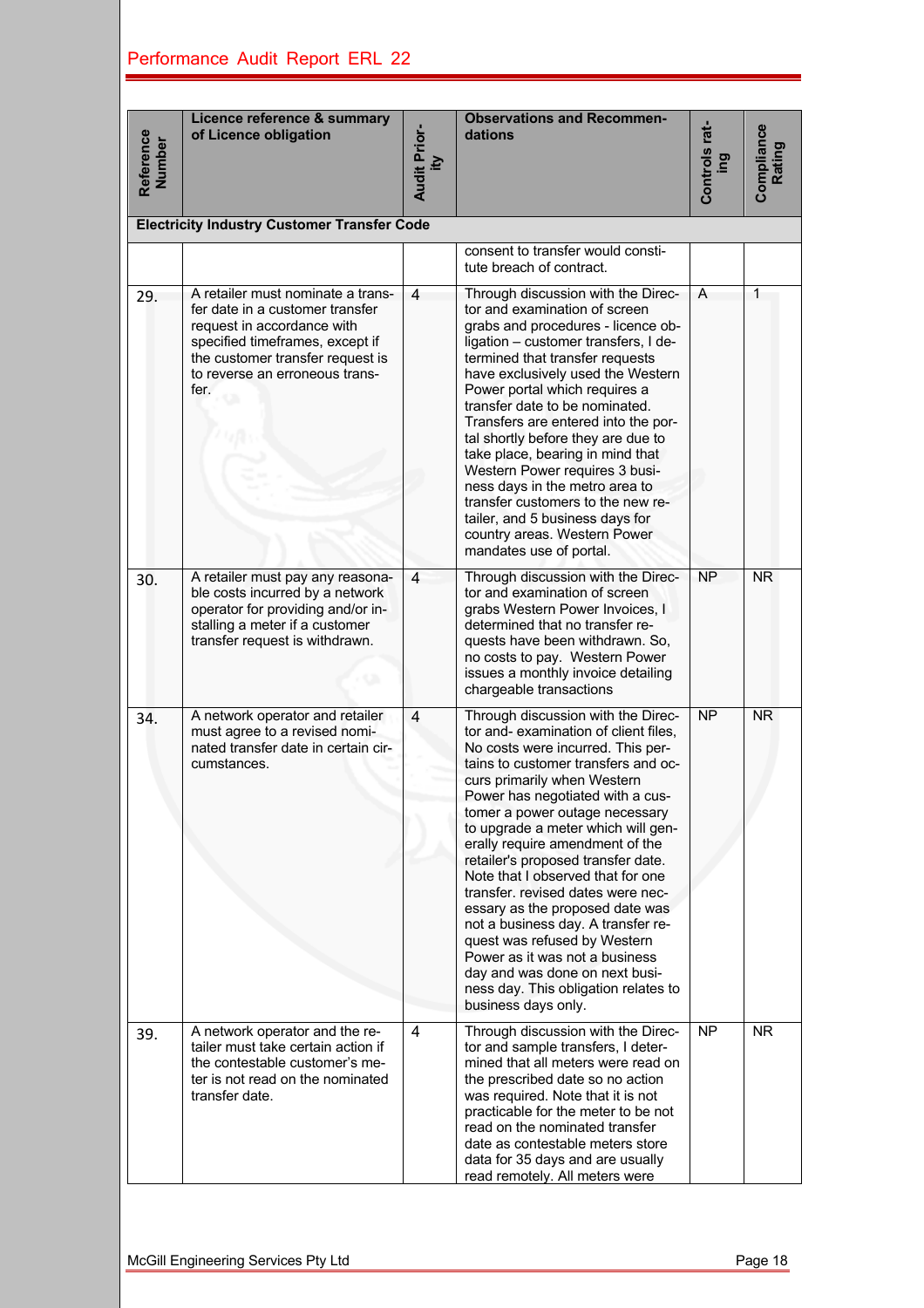| Reference<br><b>Number</b> | Licence reference & summary<br>of Licence obligation                                                                                                                                                                                                                                                                                                                                                                                                                                                                                                                                                                       | <b>Audit Prior-</b><br>ίtγ | <b>Observations and Recommen-</b><br>dations                                                                                                                                                                                                                                                                                                                                                                                                                                               | Controls rat-<br>ing | Compliance<br>Rating |
|----------------------------|----------------------------------------------------------------------------------------------------------------------------------------------------------------------------------------------------------------------------------------------------------------------------------------------------------------------------------------------------------------------------------------------------------------------------------------------------------------------------------------------------------------------------------------------------------------------------------------------------------------------------|----------------------------|--------------------------------------------------------------------------------------------------------------------------------------------------------------------------------------------------------------------------------------------------------------------------------------------------------------------------------------------------------------------------------------------------------------------------------------------------------------------------------------------|----------------------|----------------------|
|                            | <b>Electricity Industry Customer Transfer Code</b>                                                                                                                                                                                                                                                                                                                                                                                                                                                                                                                                                                         |                            |                                                                                                                                                                                                                                                                                                                                                                                                                                                                                            |                      |                      |
|                            |                                                                                                                                                                                                                                                                                                                                                                                                                                                                                                                                                                                                                            |                            | read before transfers occurred.<br>This provision relates to transfers<br>between retailers. It entails the re-<br>tailer accepting Western Power's<br>reasonable endeavours to make a<br>transfer on time.                                                                                                                                                                                                                                                                                |                      |                      |
| 40.                        | The parties to an access<br>contract must negotiate in<br>good faith any necessary<br>amendments to the access<br>contract arising from certain<br>circumstances.                                                                                                                                                                                                                                                                                                                                                                                                                                                          | 5                          | Through discussion with the Direc-<br>tor and ETAC, I determined that<br>no changes were required to<br>ETAC in audit period                                                                                                                                                                                                                                                                                                                                                               | <b>NP</b>            | <b>NR</b>            |
| 43.                        | In the case of a transfer to re-<br>verse an erroneous transfer, a<br>network operator and all af-<br>fected retailers (and, if applica-<br>ble, AEMO) must act in good<br>faith to ensure that the affected<br>contestable customer has the<br>same rights and obligations as if<br>the erroneous transfer had not<br>occurred. A verifiable consent<br>given by a contestable customer<br>in relation to the lodgement of a<br>customer transfer request must<br>be retained by the incoming re-<br>tailer for two years, except in the<br>case of a customer transfer re-<br>quest to reverse an erroneous<br>transfer. | 5                          | Through discussion with the Direc-<br>tor and sample transfers, I deter-<br>mined that There have been no er-<br>roneous transfers.<br>The occurrence of an erroneous<br>transfer is detected by the ab-<br>sence of expected Meter Data or<br>the delivery of unexpected Meter<br>Data.                                                                                                                                                                                                   | <b>NP</b>            | <b>NR</b>            |
| 44.                        | A verifiable consent given by a<br>contestable customer in relation<br>to the lodgement of a customer<br>transfer request must be re-<br>tained by the incoming retailer<br>for two years, except in the case<br>of a customer transfer request to<br>reverse an erroneous transfer.                                                                                                                                                                                                                                                                                                                                       | $\overline{4}$             | Through discussion with the Direc-<br>tor and sample transfers, client<br>files, I determined that all VCFs<br>are maintained in electronic for-<br>mats. Internal procedures, licence<br>obligations customer data, cus-<br>tomer transfers require that an<br>electronic copy of all documents<br>be maintained perpetually and<br>therefore at least 2 years. There<br>have been no erroneous transfers<br>to reverse.                                                                  | A                    | 1                    |
| 45.                        | A previous retailer must not bill a<br>contestable customer for<br>charges incurred after the trans-<br>fer time, except in the case of an<br>erroneous transfer.                                                                                                                                                                                                                                                                                                                                                                                                                                                          | 4                          | Through discussion with the Direc-<br>tor and sample transfers, client<br>files, procedures, licence obliga-<br>tions, - customer transfers I deter-<br>mined that there were no charges<br>billed to a contestable customer in-<br>curred after transfer time. The li-<br>censee uses the data provided by<br>Western Power to create bills.<br>There is no data available from<br>Western Power for previous cus-<br>tomers to create a bill. There have<br>been no erroneous transfers. | A                    | 1                    |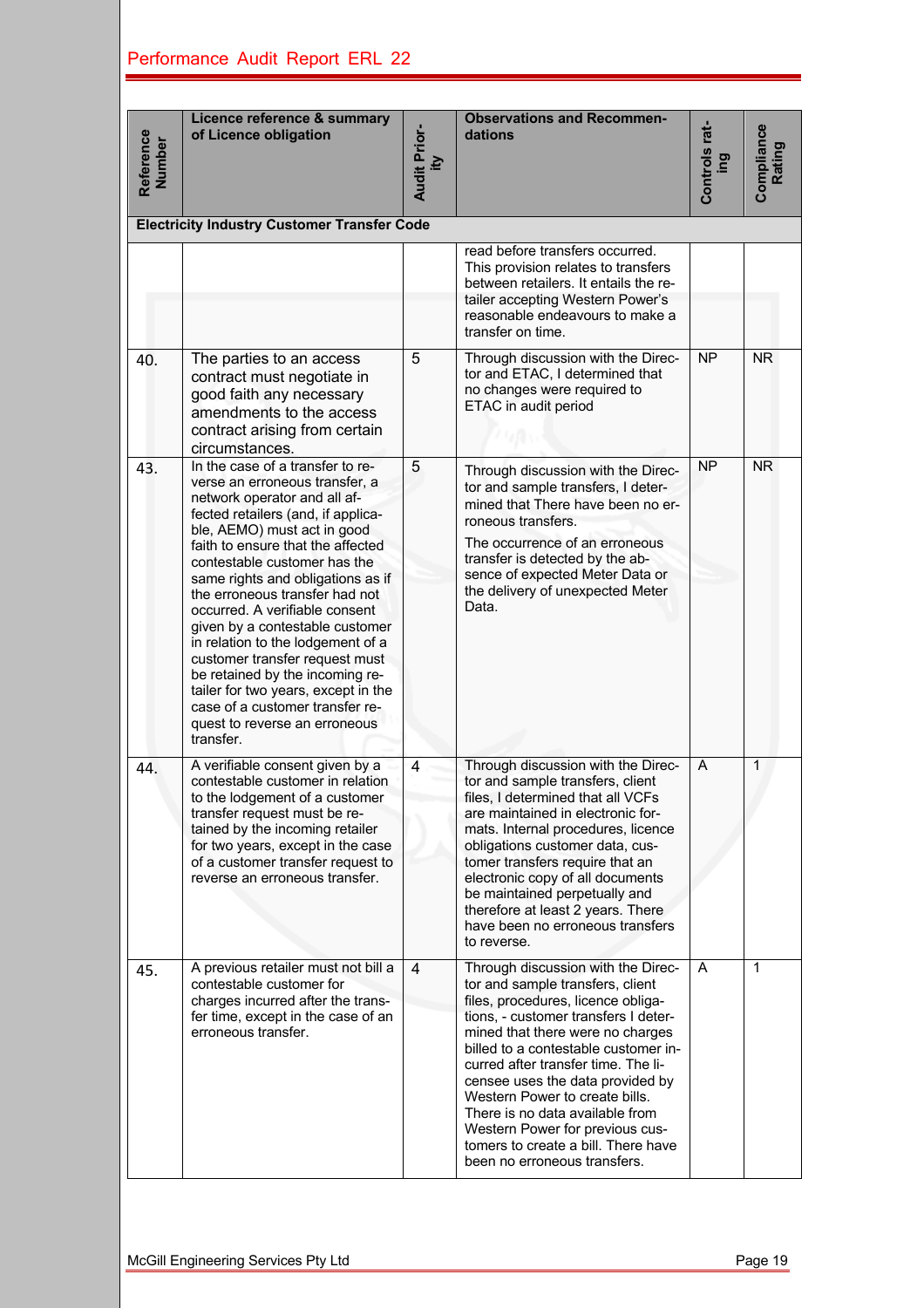| Reference<br>Number | Licence reference & summary<br>of Licence obligation                                                                                                            | <b>Audit Prior-</b><br>ξÎ | <b>Observations and Recommen-</b><br>dations                                                                                                                                                                                                                                                                                                                                                                                                                                                                                                                                            | Controls rat-<br><b>gui</b> | <b>Compliance</b><br>Rating |
|---------------------|-----------------------------------------------------------------------------------------------------------------------------------------------------------------|---------------------------|-----------------------------------------------------------------------------------------------------------------------------------------------------------------------------------------------------------------------------------------------------------------------------------------------------------------------------------------------------------------------------------------------------------------------------------------------------------------------------------------------------------------------------------------------------------------------------------------|-----------------------------|-----------------------------|
|                     | <b>Electricity Industry Customer Transfer Code</b>                                                                                                              |                           |                                                                                                                                                                                                                                                                                                                                                                                                                                                                                                                                                                                         |                             |                             |
| 48.                 | A network's communication<br>rules apply in respect of data<br>and information communication<br>between the network operator<br>and a retailer under this Code. | 4                         | Through discussion with the Direc-<br>tor and sample transfers, screen<br>grabs and procedures - licence ob-<br>ligation - customer data, I deter-<br>mined that all transfers and data<br>transactions are done electroni-<br>cally exclusively with the portal<br>which satisfies the requirement.<br><b>Communication with Western</b><br>Power's account manager is via<br>email and standard formats. Email<br>standards were addressed in pre-<br>vious audit and still comply.                                                                                                   | A                           | 1                           |
| 48A.                | All notices must be in writing<br>and delivered as described in<br>subclauses 6.1(a)-(c).                                                                       | $\overline{4}$            | Through discussion with the Direc-<br>tor and client files, procedures, li-<br>cence obligations - customer data,<br>customer transfers, I determined<br>that all notices complied with the<br>obligation.<br>The notices are customer transfer<br>requests or data requests and<br>these are exclusively by the portal<br>which deems compliance and by<br>email to Western Power account<br>manager and email standards<br>have been addressed. Post or Fax<br>were not used.                                                                                                         | A                           | 1                           |
| 49.                 | A licensee's notice in relation to<br>a data request or customer<br>transfer request must identify<br>the connection point to which it<br>relates               | $\overline{4}$            | Through discussion with the Direc-<br>tor and examination of screen<br>grabs and procedures - licence ob-<br>ligation - customer data, customer<br>transfers, I determined that the Li-<br>censee's notice in relation to a<br>data request or customer transfer<br>request identifies the connection<br>point. All transfers and data trans-<br>actions are done electronically<br>with the portal. Western Power<br>uses the NMI as the unique identi-<br>fier which satisfies the require-<br>ment. Western Power is responsi-<br>ble for allocating NMIs to connec-<br>tion points. | A                           | $\mathbf{1}$                |
| 52.                 | A retailer must notify its contact<br>details to a network operator<br>within three business days of a<br>request.                                              | $\overline{4}$            | Through discussion with the Direc-<br>tor, I determined that the network<br>operator has not made a request.<br>The contact details were provided<br>with the initial access contract.                                                                                                                                                                                                                                                                                                                                                                                                  | <b>NP</b>                   | <b>NR</b>                   |
| 53.                 | A retailer must notify any<br>change in its contact details to a<br>network operator at least three<br>business days before the<br>change takes effect.         | 4                         | Through discussion with the Direc-<br>tor and procedures - licence obli-<br>gations - ERA, customer transfer, I<br>determined that there have been<br>no changes to contact details.                                                                                                                                                                                                                                                                                                                                                                                                    | A                           | $\mathbf{1}$                |
| 54.                 | A network operator or a retailer<br>must send required electronic                                                                                               | 3                         | Through discussion with the Direc-<br>tor and procedures - licence                                                                                                                                                                                                                                                                                                                                                                                                                                                                                                                      | A                           | 1                           |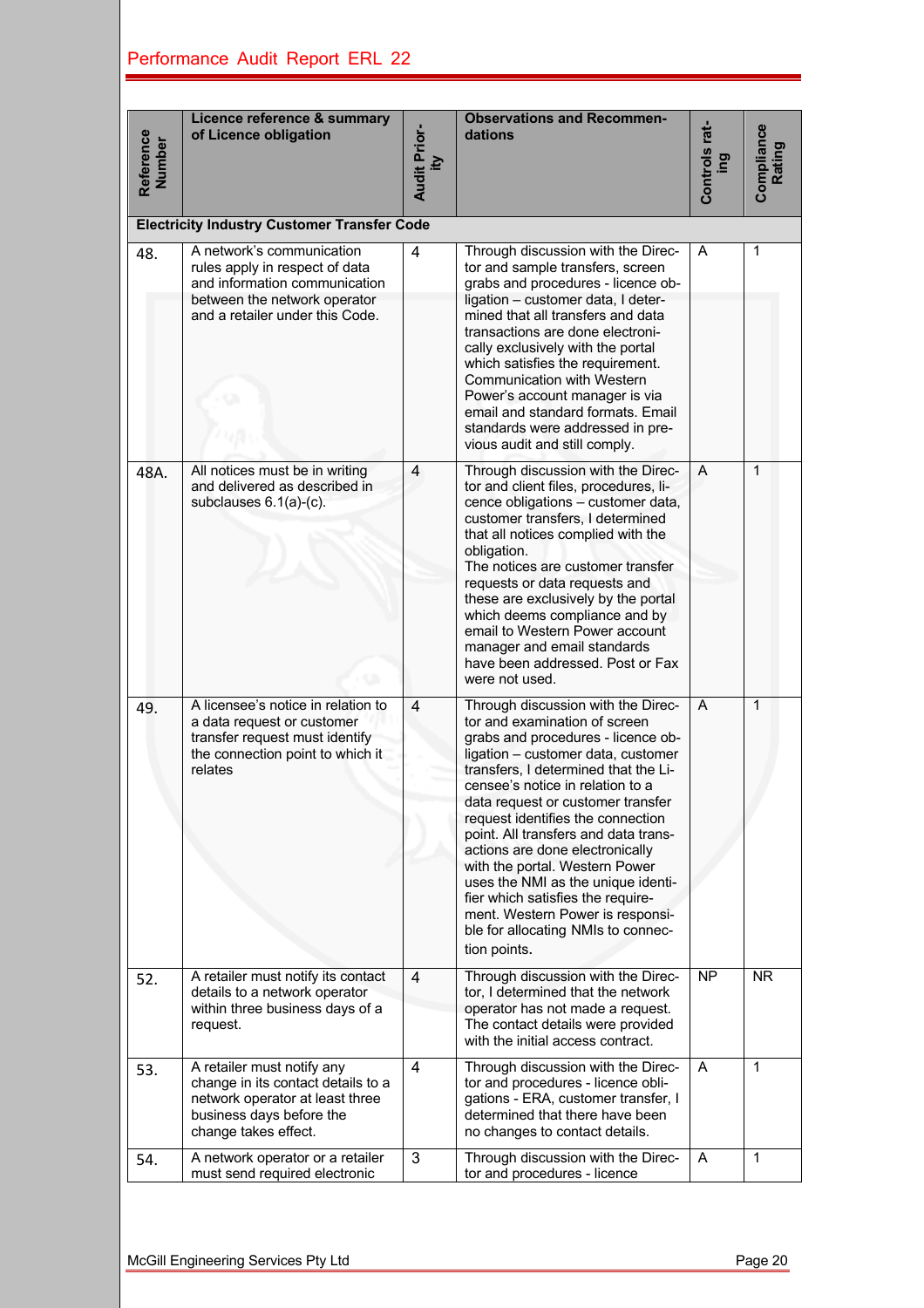| Reference<br>Number | Licence reference & summary<br>of Licence obligation                                                                                                                                                                                                                                                                                                                      | <b>Audit Prior-</b><br>ξÌ | <b>Observations and Recommen-</b><br>dations                                                                                                                                                                                                                                                                                                                                                                                                                                                                                    | Controls rat-<br>pui | Compliance<br>Rating   |  |  |  |  |  |
|---------------------|---------------------------------------------------------------------------------------------------------------------------------------------------------------------------------------------------------------------------------------------------------------------------------------------------------------------------------------------------------------------------|---------------------------|---------------------------------------------------------------------------------------------------------------------------------------------------------------------------------------------------------------------------------------------------------------------------------------------------------------------------------------------------------------------------------------------------------------------------------------------------------------------------------------------------------------------------------|----------------------|------------------------|--|--|--|--|--|
|                     | <b>Electricity Industry Customer Transfer Code</b>                                                                                                                                                                                                                                                                                                                        |                           |                                                                                                                                                                                                                                                                                                                                                                                                                                                                                                                                 |                      |                        |  |  |  |  |  |
|                     | communications to the applica-<br>ble electronic communication<br>address, in accordance with the<br>communication rules.                                                                                                                                                                                                                                                 |                           | obligation - access contract, I de-<br>termined that the use of the West-<br>ern Power portal satisfies the com-<br>munication requirements. All trans-<br>fers and data transactions are<br>done electronically with the portal.<br>Fax are in accordance with the re-<br>quirements. Other communica-<br>tions are by email to the correct<br>addresses. The licence obligations<br>procedures (contact details) cover<br>the communication requirements.<br>The network operator has the Li-<br>censee's electronic address. |                      |                        |  |  |  |  |  |
| 55.                 | For a dispute in respect of a<br>matter under, or in connection<br>with, the Electricity Industry Cus-<br>tomer Transfer Code, the disput-<br>ing parties must meet, within five<br>business days of a request by<br>one of those parties, and at-<br>tempt to resolve the dispute<br>through negotiations that are<br>conducted in good faith.                           | 5                         | Through discussion with the Direc-<br>tor, I determined that there have<br>been no disputes.                                                                                                                                                                                                                                                                                                                                                                                                                                    | <b>NP</b>            | $\overline{\text{NR}}$ |  |  |  |  |  |
| 56.                 | If the negotiations in 7.1(1) of<br>the Electricity Industry Customer<br>Transfer Code do not resolve<br>the dispute within 10 days after<br>the first meeting, the dispute<br>must be referred to the senior<br>executive officer of each disput-<br>ing party who must attempt to<br>resolve the dispute through ne-<br>gotiations that are conducted in<br>good faith. | 5                         | Through discussion with the Direc-<br>tor, I determined that there have<br>been no disputes.                                                                                                                                                                                                                                                                                                                                                                                                                                    | <b>NP</b>            | <b>NR</b>              |  |  |  |  |  |
| 57.                 | If the dispute is resolved, the<br>disputing parties must prepare a<br>written and signed record of the<br>resolution and adhere to the res-<br>olution.                                                                                                                                                                                                                  | $\overline{4}$            | Through discussion with the Direc-<br>tor, I determined that there have<br>been no disputes.                                                                                                                                                                                                                                                                                                                                                                                                                                    | $\overline{NP}$      | <b>NR</b>              |  |  |  |  |  |
| 58.                 | A disputing party that refers a<br>dispute to the arbitrator must<br>provide the arbitrator with pre-<br>scribed details of the nature of<br>the dispute.                                                                                                                                                                                                                 | 5                         | Through discussion with the Direc-<br>tor, I determined that there have<br>been no disputes.                                                                                                                                                                                                                                                                                                                                                                                                                                    | <b>NP</b>            | <b>NR</b>              |  |  |  |  |  |
| 59.                 | A disputing party must at all<br>times conduct itself in a manner<br>which is directed towards<br>achieving the objectives in<br>clause 7.3(1) of the Electricity<br>Industry Customer Transfer<br>Code.                                                                                                                                                                  | 5                         | Through discussion with the Direc-<br>tor, I determined that there have<br>been no disputes.                                                                                                                                                                                                                                                                                                                                                                                                                                    | <b>NP</b>            | <b>NR</b>              |  |  |  |  |  |
|                     | McGill Engineering Services Pty Ltd                                                                                                                                                                                                                                                                                                                                       |                           |                                                                                                                                                                                                                                                                                                                                                                                                                                                                                                                                 |                      | Page 21                |  |  |  |  |  |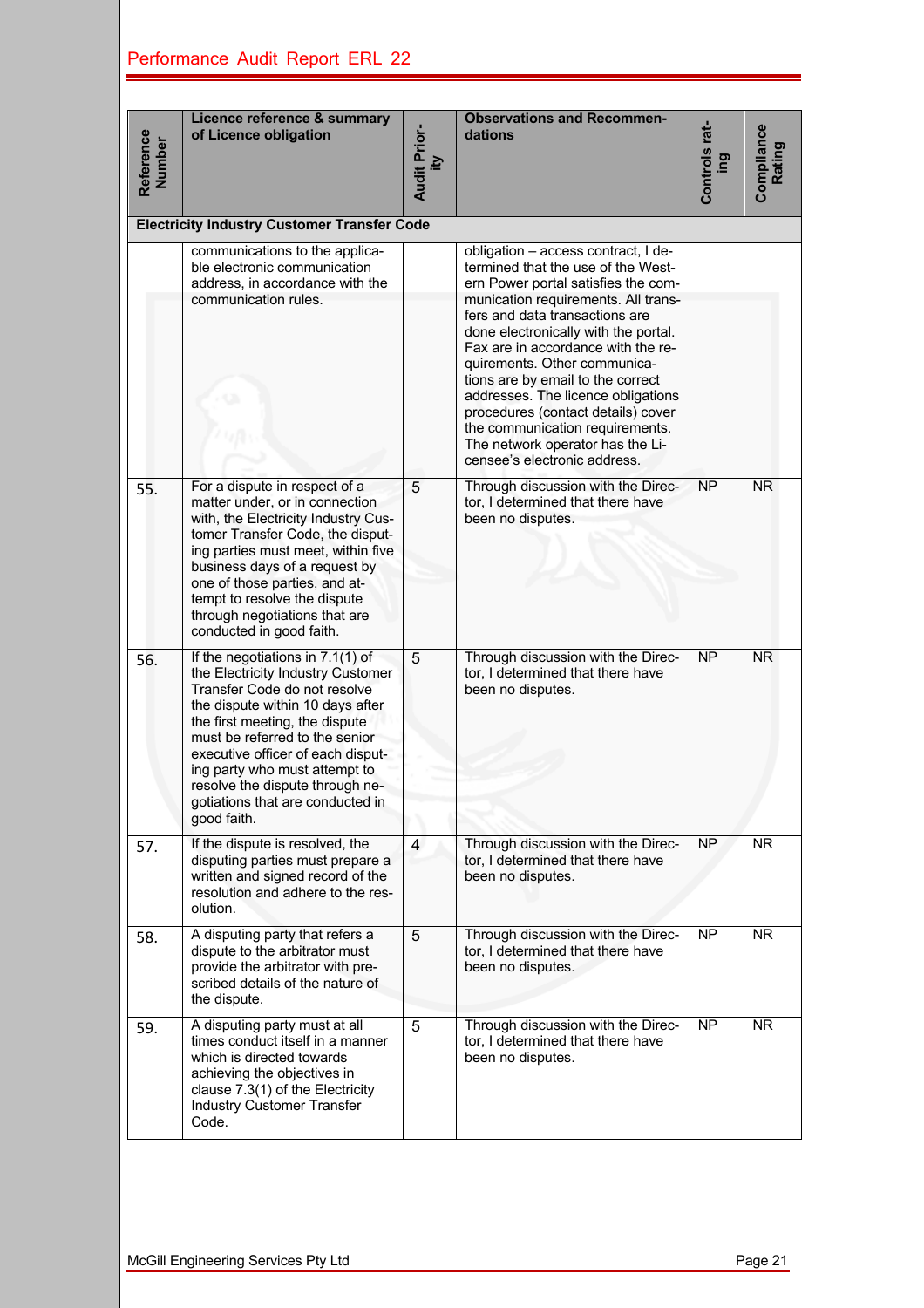| Reference<br>Number | Licence reference & summary<br>of Licence obligation                                                                                                                                                                                                       | <b>Audit Prior-</b><br>Ψi | <b>Observations and Recommen-</b><br>dations                                                                                                                                                                                                                                                                                                                                                                 | Controls rat-<br>ing      | Compliance<br>Rating |
|---------------------|------------------------------------------------------------------------------------------------------------------------------------------------------------------------------------------------------------------------------------------------------------|---------------------------|--------------------------------------------------------------------------------------------------------------------------------------------------------------------------------------------------------------------------------------------------------------------------------------------------------------------------------------------------------------------------------------------------------------|---------------------------|----------------------|
|                     | <b>Electricity Industry Act</b>                                                                                                                                                                                                                            |                           |                                                                                                                                                                                                                                                                                                                                                                                                              |                           |                      |
| 101.                | A licensee must provide the<br>ERA with a performance audit<br>conducted by an independent<br>expert acceptable to the ERA,<br>not less than once every 24<br>months.                                                                                      | 5                         | Through discussion with the Direc-<br>tor and procedure licence obliga-<br>tion- ERA, I determined that the Li-<br>censee has contracted with the<br>auditor in accordance with the re-<br>quirements. The last audit also<br>complied.                                                                                                                                                                      | A                         | 1                    |
| 105.                | A licensee must pay the pre-<br>scribed licence fees to the ERA<br>according to clauses 6, 7 and 8<br>of the Economic Regulation Au-<br>thority (Licensing Funding) Reg-<br>ulations 2014.                                                                 | 5                         | Through discussion with the Direc-<br>tor and Accountant and examina-<br>tion of documents -invoices and<br>receipts from ERA, and procedure<br>- licence obligation - ERA -, I de-<br>termined that the Licensee paid<br>the fees and on time.                                                                                                                                                              | A                         | 1                    |
| 106                 | A licensee must take reasonable<br>steps to minimise the extent or<br>duration of any interruption, sus-<br>pension or restriction of the sup-<br>ply of electricity due to an acci-<br>dent, emergency, potential dan-<br>ger or other unavoidable cause. | 4                         | Through discussion with the Direc-<br>tor, I determined that the onus on<br>network availability lies with West-<br>ern Power, not the electricity re-<br>tailer. Blair Fox has no capacity to<br>minimize the extent or duration of<br>any interruption, suspension or re-<br>striction of the supply of electricity<br>due to an accident, emergency,<br>potential danger or other unavoid-<br>able cause. | <b>NA</b>                 | <b>NA</b>            |
| 107.                | A licensee must pay the costs of<br>taking an interest in land or an<br>easement over land.                                                                                                                                                                | 5                         | Through discussion with the Direc-<br>tor, I determined that no land was<br>acquired under Land Administra-<br>tion Act 1997 Part 9 and therefore<br>no cots involved.                                                                                                                                                                                                                                       | $\overline{NP}$           | <b>NR</b>            |
|                     |                                                                                                                                                                                                                                                            |                           |                                                                                                                                                                                                                                                                                                                                                                                                              |                           |                      |
| Reference<br>Number | Licence reference & summary<br>of Licence obligation                                                                                                                                                                                                       | <b>Audit Prior-</b><br>₹  | <b>Observations and Recommen-</b><br>dations                                                                                                                                                                                                                                                                                                                                                                 | Controls rat-<br><b>g</b> | Compliance<br>Rating |
|                     | <b>Electricity Industry Act Licence Obligations</b>                                                                                                                                                                                                        |                           |                                                                                                                                                                                                                                                                                                                                                                                                              |                           |                      |
| 119.                | A licensee and any related body<br>corporate must maintain ac-<br>counting records that comply<br>with the Australian Accounting<br>Standards Board Standards or<br>equivalent International Ac-<br>counting Standards.                                    | 4                         | Through discussion with the Direc-<br>tor and accountant, procedures -<br>licence obligation -ERA and exam-<br>ination of the Financial Auditor re-<br>port on accounting standards, I de-<br>termined that the Licensee com-<br>plies with Australian Accounting<br>Standards.                                                                                                                              | A                         | 1                    |
| 121.                | A licensee must comply, and re-<br>quire its auditor to comply, with<br>the Authority's standard audit                                                                                                                                                     | 4                         | Through discussion with the Direc-<br>tor, and examination of compli-<br>ance file and correspondence with<br>ERA and procedures - licence obli-<br>gation ERA, I determined that the                                                                                                                                                                                                                        | A                         | 1                    |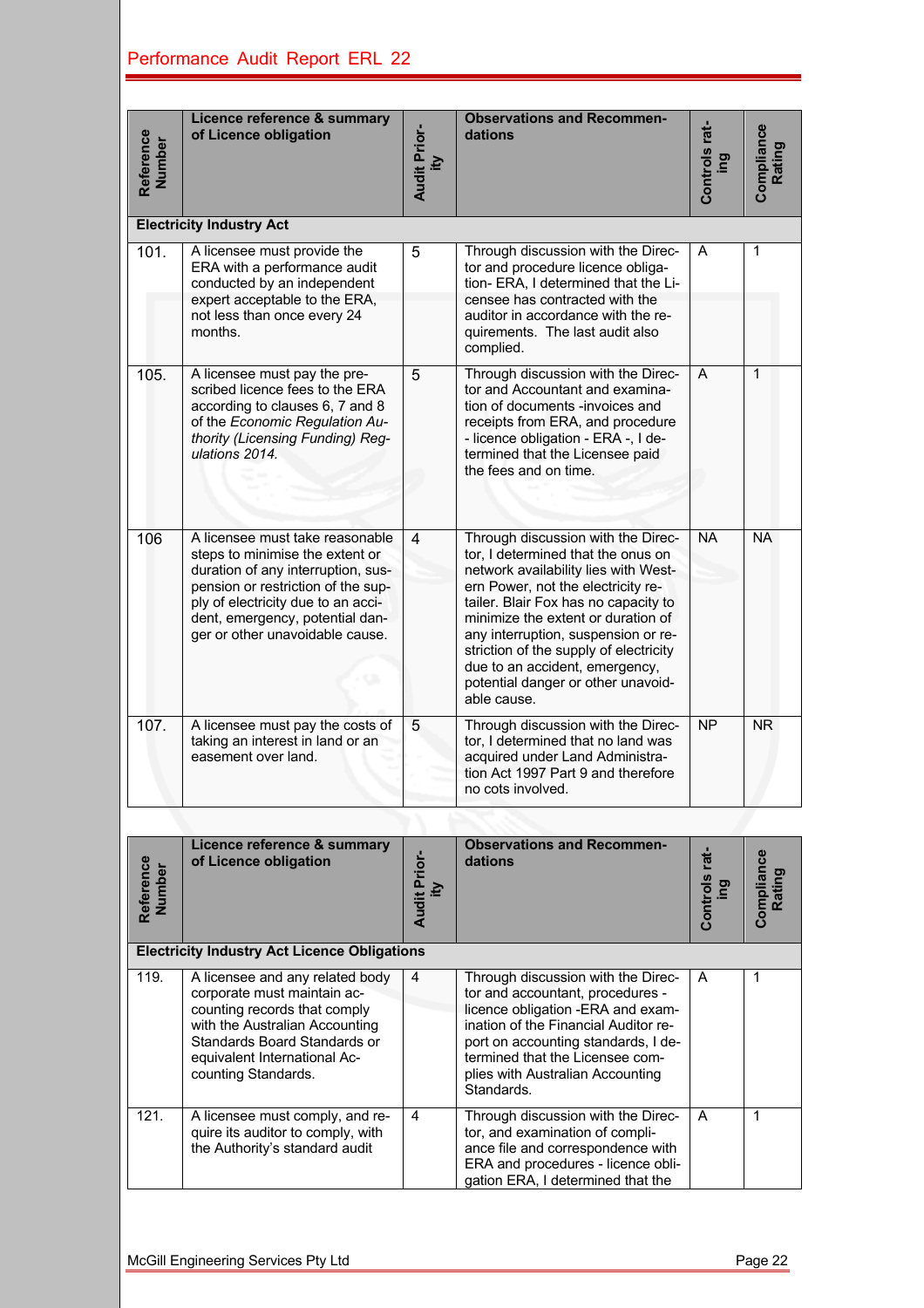| Reference<br><b>Number</b> | Licence reference & summary<br>of Licence obligation                                                                                                                                                                                                                                                                                                              | <b>Audit Prior-</b><br>ξÎ | <b>Observations and Recommen-</b><br>dations                                                                                                                                                                                                                                                                                                                                                                                                                                                            | Controls rat-<br><b>gui</b> | Compliance<br>Rating   |  |  |  |  |  |  |
|----------------------------|-------------------------------------------------------------------------------------------------------------------------------------------------------------------------------------------------------------------------------------------------------------------------------------------------------------------------------------------------------------------|---------------------------|---------------------------------------------------------------------------------------------------------------------------------------------------------------------------------------------------------------------------------------------------------------------------------------------------------------------------------------------------------------------------------------------------------------------------------------------------------------------------------------------------------|-----------------------------|------------------------|--|--|--|--|--|--|
|                            | <b>Electricity Industry Act Licence Obligations</b>                                                                                                                                                                                                                                                                                                               |                           |                                                                                                                                                                                                                                                                                                                                                                                                                                                                                                         |                             |                        |  |  |  |  |  |  |
|                            | Guidelines dealing with the per-<br>formance audit.                                                                                                                                                                                                                                                                                                               |                           | Licensee has contracted with the<br>auditor in accordance with the re-<br>quirements. The previous audit<br>also complied.                                                                                                                                                                                                                                                                                                                                                                              |                             |                        |  |  |  |  |  |  |
| 123.                       | In the manner prescribed, a li-<br>censee must notify the ERA, if it<br>is under external administration<br>or if there is a significant change<br>in the circumstances that the li-<br>cence was granted which may<br>affect the licensee's ability to<br>meet its obligations.                                                                                  | $\overline{4}$            | Through discussion with the Direc-<br>tor, and examination of retail li-<br>cence, I determined that the Licen-<br>see is not under external admin-<br>istration nor was there a significant<br>change in the circumstances upon<br>which the licence was granted.                                                                                                                                                                                                                                      | NP                          | N <sub>R</sub>         |  |  |  |  |  |  |
| 124.                       | A licensee must provide the<br>ERA, in the manner prescribed,<br>with any information that the<br>ERA requires in connection with<br>its functions under the Electricity<br>Industry Act.                                                                                                                                                                         | 3                         | Through discussion with the Direc-<br>tor, and examination of compli-<br>ance file, procedures licence obli-<br>gations - ERA and annual compli-<br>ance reports, I determined that the<br>annual compliance reports were<br>completed and on time.                                                                                                                                                                                                                                                     | $\overline{A}$              | $\mathbf{1}$           |  |  |  |  |  |  |
| 125.                       | A licensee must publish any in-<br>formation as directed by the<br>ERA to publish, within the<br>timeframes specified.                                                                                                                                                                                                                                            | 4                         | Through discussion with the Direc-<br>tor, I determined that there was no<br>requirement to publish any infor-<br>mation.                                                                                                                                                                                                                                                                                                                                                                               | <b>NP</b>                   | <b>NR</b>              |  |  |  |  |  |  |
| 126.                       | All notices must be in writing,<br>unless otherwise specified.                                                                                                                                                                                                                                                                                                    | 4                         | Through discussion with the Direc-<br>tor, and examination of sample<br>communication with ERA and<br>compliance file, I determined that<br>the ERA did not require any no-<br>tices. All other material communi-<br>cation with the ERA is in writing.                                                                                                                                                                                                                                                 | $\overline{NP}$             | $\overline{\text{NR}}$ |  |  |  |  |  |  |
|                            |                                                                                                                                                                                                                                                                                                                                                                   |                           |                                                                                                                                                                                                                                                                                                                                                                                                                                                                                                         |                             |                        |  |  |  |  |  |  |
| Reference<br>Number        | <b>Licence reference &amp; summary</b><br>of Licence obligation                                                                                                                                                                                                                                                                                                   | <b>Audit Prior-</b><br>ξÌ | <b>Observations and Recommen-</b><br>dations                                                                                                                                                                                                                                                                                                                                                                                                                                                            | Controls rat-<br>pui        | Compliance<br>Rating   |  |  |  |  |  |  |
|                            | <b>Electricity Industry Metering Code</b>                                                                                                                                                                                                                                                                                                                         |                           |                                                                                                                                                                                                                                                                                                                                                                                                                                                                                                         |                             |                        |  |  |  |  |  |  |
| 324.                       | A user who is aware of bi-direc-<br>tional flows at a metering point<br>which was not previously subject<br>to a bi-directional electricity<br>flows or any changes in a cus-<br>tomer's or user's circumstances<br>in a metering point which will re-<br>sult in bi-directional electricity<br>flows must notify the network<br>operator within 2 business days. | $\overline{4}$            | Through discussion with the Di-<br>rector, I determined that Western<br>Power owns and operates all the<br>market-facing meters and the Li-<br>censee has none. Some custom-<br>ers have bi directional meters.<br>The Licensee has a metering ser-<br>vices procedure for identifying<br>and converting meters to bi-direc-<br>tional where required. Western<br>Power also controls compliance<br>of solar installation. Western<br>Power will not connect a solar<br>system without a bi-directional | A                           | $\mathbf{1}$           |  |  |  |  |  |  |
|                            | McGill Engineering Services Pty Ltd                                                                                                                                                                                                                                                                                                                               |                           |                                                                                                                                                                                                                                                                                                                                                                                                                                                                                                         |                             | Page 23                |  |  |  |  |  |  |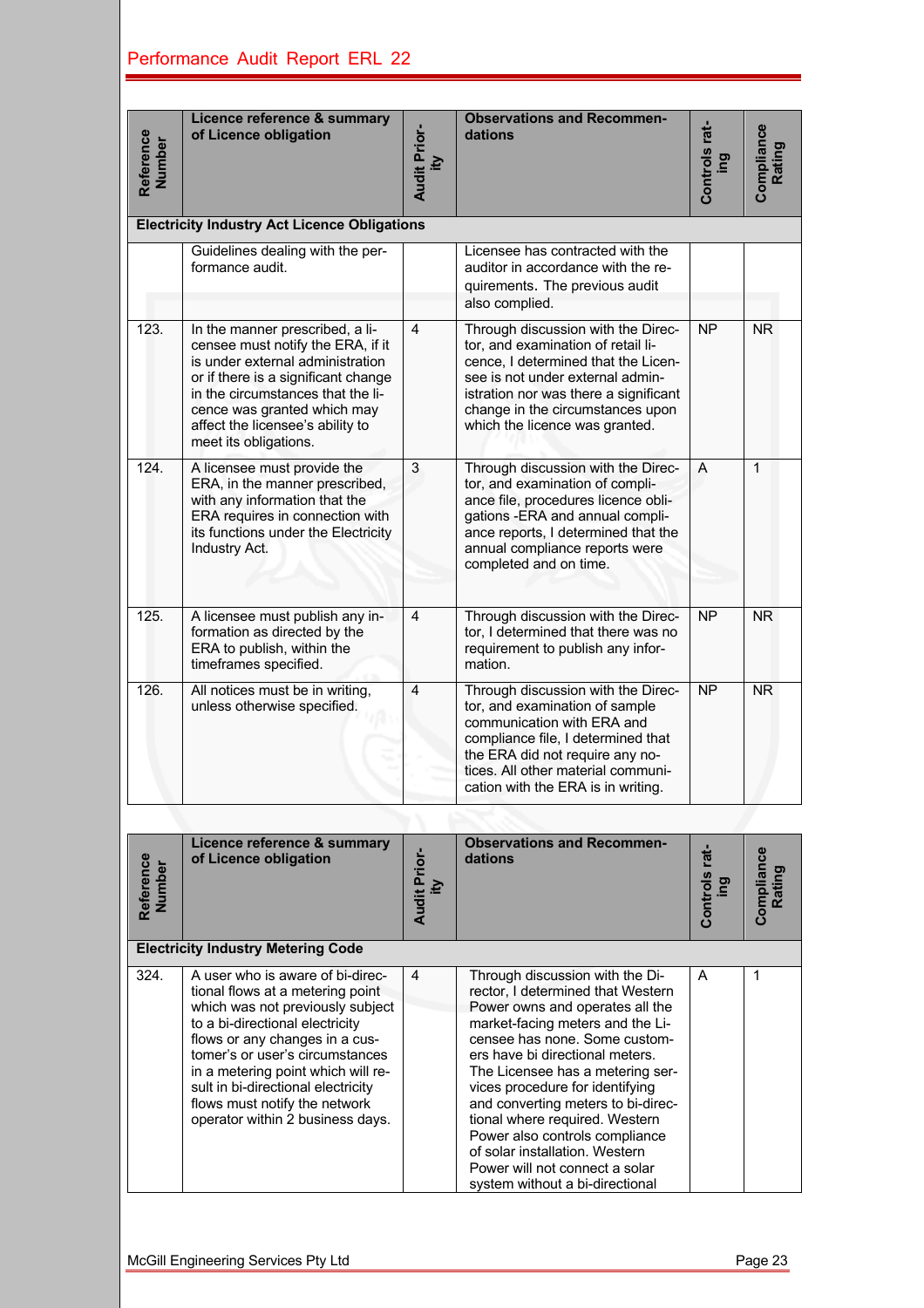| Reference<br><b>Number</b> | Licence reference & summary<br>of Licence obligation                                                                                                                                                                                                                                                                                     | <b>Audit Prior-</b><br>ίtγ | <b>Observations and Recommen-</b><br>dations                                                                                                                                                                                                                                               | Controls rat-<br>ing | <b>Compliance</b><br>Rating |
|----------------------------|------------------------------------------------------------------------------------------------------------------------------------------------------------------------------------------------------------------------------------------------------------------------------------------------------------------------------------------|----------------------------|--------------------------------------------------------------------------------------------------------------------------------------------------------------------------------------------------------------------------------------------------------------------------------------------|----------------------|-----------------------------|
|                            | <b>Electricity Industry Metering Code</b>                                                                                                                                                                                                                                                                                                |                            |                                                                                                                                                                                                                                                                                            |                      |                             |
|                            |                                                                                                                                                                                                                                                                                                                                          |                            | meter. Western Power was ad-<br>vised when an existing customer<br>had a solar installation and<br>needed a bi-directional meter<br>within the prescribed time.                                                                                                                            |                      |                             |
| 339.                       | A Code participant who be-<br>comes aware of an outage or<br>malfunction of a metering instal-<br>lation must advise the network<br>operator as soon as practicable.                                                                                                                                                                     | 4                          | Through discussion with the Direc-<br>tor, I determined that the Licensee<br>has no meters. The Licensee is<br>not aware of any outages. The<br>meter reading verification process<br>showed no outages.                                                                                   | $\overline{NP}$      | <b>NR</b>                   |
| 371.                       | If there is a discrepancy be-<br>tween energy data held in a me-<br>tering installation and data held<br>in the metering database, the af-<br>fected Code participants and the<br>network operator must liaise to<br>determine the most appropriate<br>way to resolve a discrepancy.                                                     | 5                          | Through discussion with the Direc-<br>tor, I determined that the Licensee<br>has no meters. There has been no<br>advice of a meter discrepancy and<br>no corrected data provided.                                                                                                          | $\overline{NP}$      | $\overline{\text{NR}}$      |
| 372.                       | A Code participant must not<br>knowingly permit the registry to<br>be materially inaccurate.                                                                                                                                                                                                                                             | 5                          | Through discussion with the Direc-<br>tor, I determined that the Licensee<br>has no meters. The Licensee has<br>no way of knowing about Western<br>Power's registry other than their<br>details which have not changed<br>and information provided by West-<br>ern Power.                  | <b>NP</b>            | <b>NR</b>                   |
| 373.                       | Subject to subclause 5.19(6), if<br>a Code participant, other than a<br>network operator, becomes<br>aware of a change to, or an in-<br>accuracy in, an item of standing<br>data in the registry, then it must<br>notify the network operator and<br>provide details of the change or<br>inaccuracy within the timeframes<br>prescribed. | 4                          | Through discussion with the Direc-<br>tor, I determined that the Licensee<br>has no meters. Generally, the Li-<br>censee has no way of knowing<br>about Western Power's registry<br>other than their details which have<br>not changed and information pro-<br>vided by Western Power.     | <b>NP</b>            | <b>NR</b>                   |
| 388.                       | A user must, when reasonably<br>requested by a network opera-<br>tor, assist the network operator<br>to comply with the network oper-<br>ator's obligation under sub-<br>clause 5.4(1).                                                                                                                                                  | $\overline{4}$             | Through discussion with the Direc-<br>tor, I determined that the Licensee<br>has no meters. No requests were<br>made of users or the Licensee.                                                                                                                                             | $\overline{NP}$      | $\overline{\text{NR}}$      |
| 401.                       | If a user collects or receives en-<br>ergy data from a metering instal-<br>lation, then the user must pro-<br>vide the network operator with<br>the energy data (in accordance<br>with the communication rules)<br>within the timeframes pre-<br>scribed.                                                                                | $\overline{4}$             | Through discussion with the Direc-<br>tor, I determined that the Licensee<br>has no meters. There are no me-<br>ters to collect information or data<br>from. (Meters are the Network Op-<br>erators under the Meter Code).<br>The retailer has no physical role in<br>respect of metering. | <b>NP</b>            | <b>NR</b>                   |
| 402.                       | A user must provide standing<br>data and validated, and where<br>necessary substituted or esti-                                                                                                                                                                                                                                          | 4                          | Through discussion with the Direc-<br>tor, I determined that the Licensee<br>has no meters. There are no me-<br>ters to collect information or data                                                                                                                                        | <b>NP</b>            | NR.                         |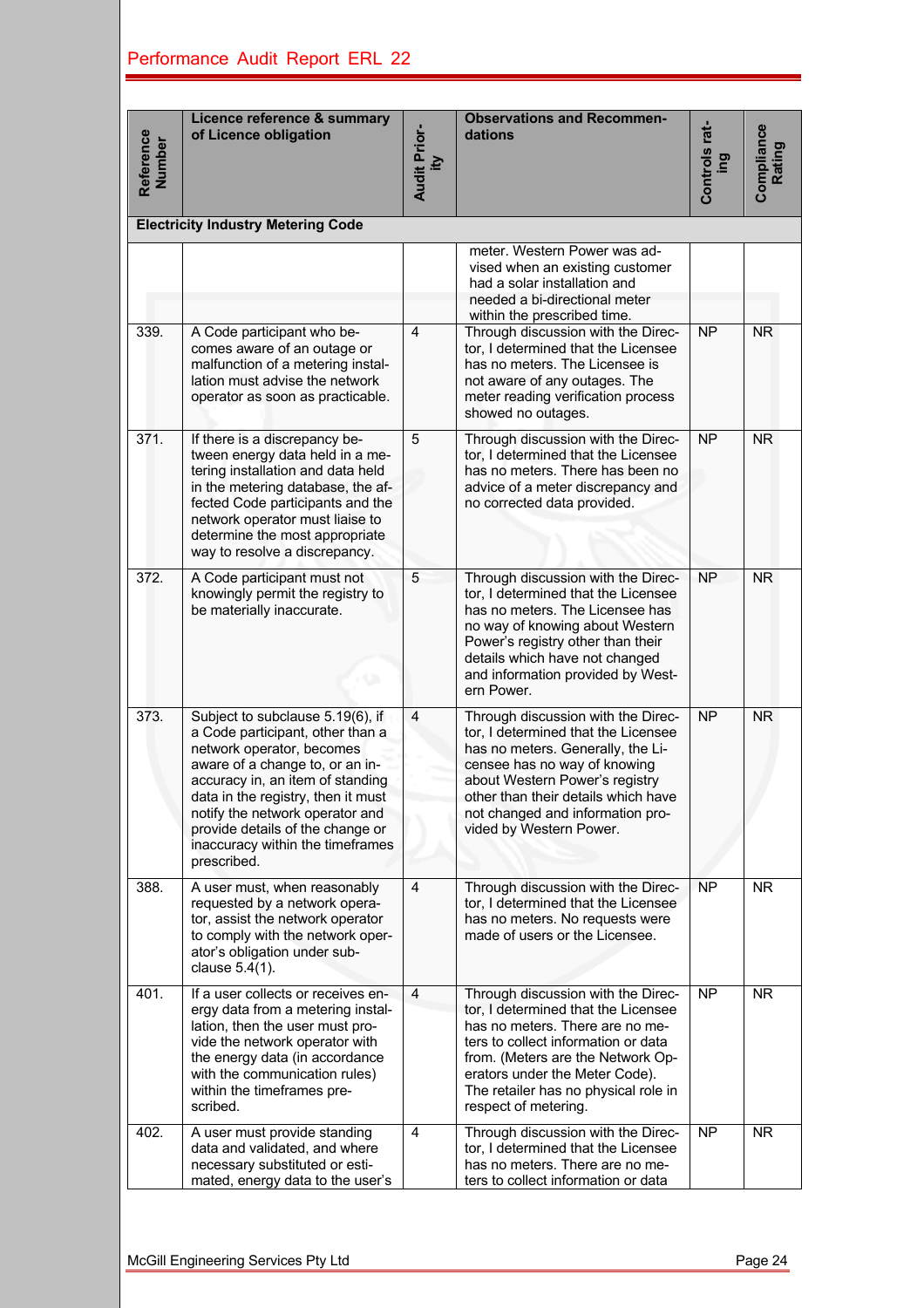| Reference<br><b>Number</b> | Licence reference & summary<br>of Licence obligation                                                                                                                                                                                                                                                                                                                                       | <b>Audit Prior-</b><br>ξÎ | <b>Observations and Recommen-</b><br>dations                                                                                                                                                                                                                                                                                                                                                                                                      | Controls rat-<br>leni | Compliance<br>Rating |
|----------------------------|--------------------------------------------------------------------------------------------------------------------------------------------------------------------------------------------------------------------------------------------------------------------------------------------------------------------------------------------------------------------------------------------|---------------------------|---------------------------------------------------------------------------------------------------------------------------------------------------------------------------------------------------------------------------------------------------------------------------------------------------------------------------------------------------------------------------------------------------------------------------------------------------|-----------------------|----------------------|
|                            | <b>Electricity Industry Metering Code</b>                                                                                                                                                                                                                                                                                                                                                  |                           |                                                                                                                                                                                                                                                                                                                                                                                                                                                   |                       |                      |
|                            | customer to which that infor-<br>mation relates where the user is<br>required by an enactment or an<br>agreement to do so for billing<br>purposes or for the purpose of<br>providing metering services to<br>the customer.                                                                                                                                                                 |                           | from for billing. (Meters are the<br>Network Operators under the Me-<br>ter Code). The retailer is obligated<br>to supply meter data to the cus-<br>tomer on request and at no charge<br>and would do so if there were any<br>requests.                                                                                                                                                                                                           |                       |                      |
| 405.                       | If a user collects or receives in-<br>formation regarding a change in<br>the energisation status of a me-<br>tering point then the user must<br>provide the network operator<br>with the prescribed information,<br>including the stated attributes,<br>within the timeframes pre-<br>scribed.                                                                                             | 4                         | Through discussion with the Direc-<br>tor, I determined that the Licensee<br>has no meters. There has been no<br>change in energisation status. The<br>network operator is the monopoly<br>meter data agent. The retailer has<br>no physical role in respect of me-<br>tering.                                                                                                                                                                    | <b>NP</b>             | <b>NR</b>            |
| 406.                       | A user must, when requested by<br>the network operator acting in<br>accordance with good electricity<br>industry practice, use reasona-<br>ble endeavours to collect infor-<br>mation from customers, if any,<br>that assists the network operator<br>in meeting its obligations de-<br>scribed in the Code and else-<br>where, and provide that infor-<br>mation to the network operator. | 5                         | Through discussion with the Direc-<br>tor, I determined that the Licensee<br>has no meters. There have been<br>no requests. This relates to requir-<br>ing the customer to grant access<br>to the meter to Western Power.<br>Otherwise, the network operator is<br>the monopoly meter data agent.<br>The retailer has no physical role in<br>respect of metering.                                                                                 | <b>NP</b>             | <b>NR</b>            |
| 407                        | A user must, to the extent that it<br>is able, collect and maintain a<br>record of the prescribed infor-<br>mation in relation to the site of<br>each connection point with<br>which the user is associated.                                                                                                                                                                               | 5                         | Through discussion with the Direc-<br>tor, I determined that the Licensee<br>has no meters. The only connec-<br>tion points are with Western<br>Power. There has been no request<br>to collect and maintain a record of<br>the address, site and customer at-<br>tributes other than that provided at<br>transfer. This information is col-<br>lected by Western Power and the<br>retailer takes it on trust unless<br>there is a manifest error. | <b>NP</b>             | <b>NR</b>            |
| 408.                       | Subject to subclauses 5.19(3A)<br>and 5.19(6), the user must,<br>within 1 business day after be-<br>coming aware of any change in<br>an attribute described in sub-<br>clause 5.19(2), notify the net-<br>work operator of the change.                                                                                                                                                     | 4                         | Through discussion with the Direc-<br>tor, I determined that the Licensee<br>has no meters. The only connec-<br>tion points are with Western Power<br>and no changes in attributes for<br>customers' address/phone have<br>occurred.                                                                                                                                                                                                              | $\overline{NP}$       | <b>NR</b>            |
| 410.                       | The user must use reasonable<br>endeavours to ensure that it<br>does not notify the network op-<br>erator of a change in an attribute<br>described in subclause 5.19(2)<br>that results from the provision of<br>standing data by the network op-<br>erator to the user.                                                                                                                   | 4                         | Through discussion with the Direc-<br>tor, Licensee's procedures, licence<br>obligations customer data, I deter-<br>mined that the Licensee has no<br>meters. There has been no stand-<br>ing data provided by Western<br>Power sent back to Western<br>Power.                                                                                                                                                                                    | A                     | 1                    |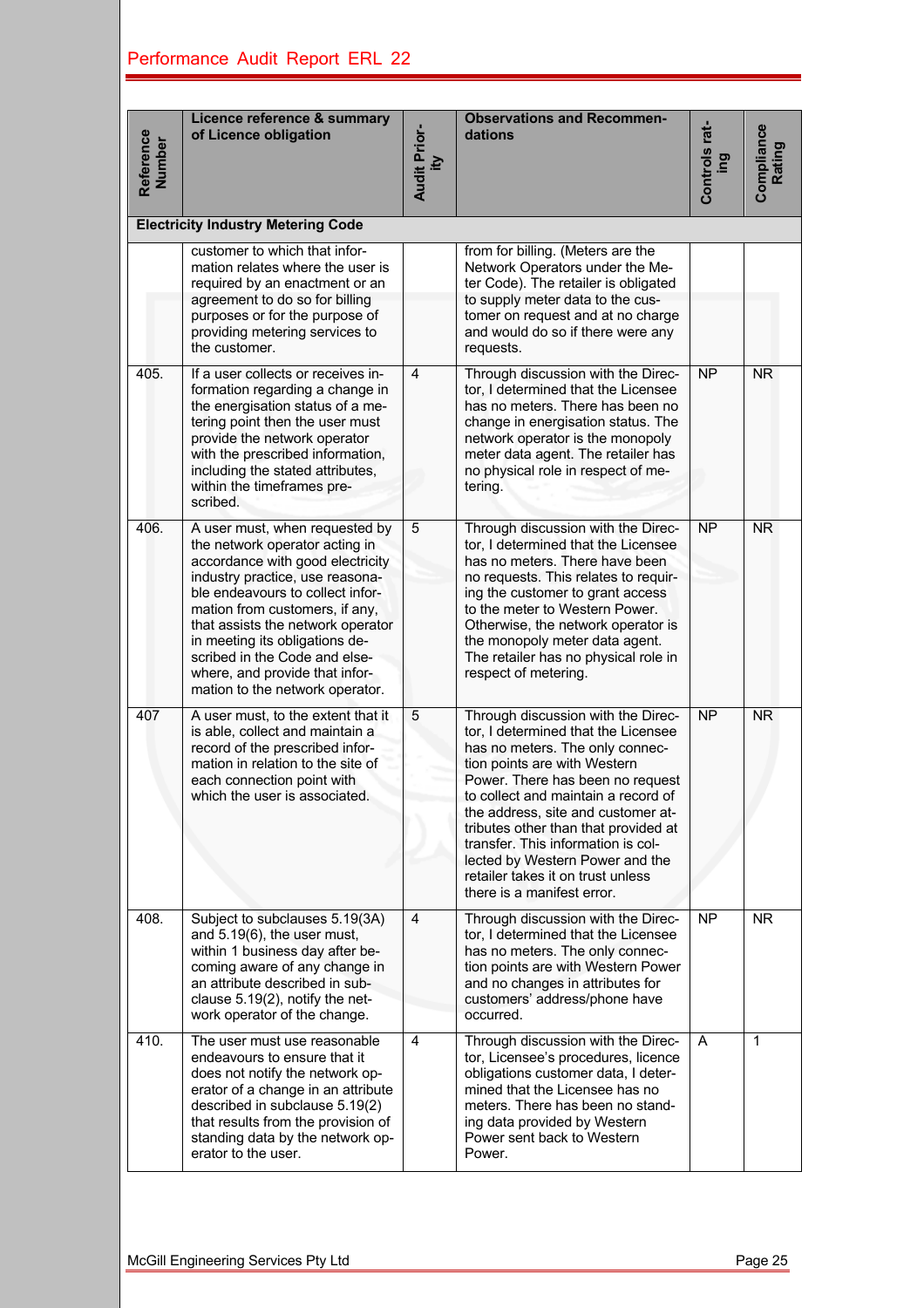| Reference<br>Number | Licence reference & summary<br>of Licence obligation                                                                                                                                                                                                                                         | <b>Audit Prior-</b><br>ξÌ                                                                                                                                                                                                                                                                    | <b>Observations and Recommen-</b><br>dations                                                                                                                                                                                                                                                                                                                                            | Controls rat-<br>ing | Compliance<br>Rating |
|---------------------|----------------------------------------------------------------------------------------------------------------------------------------------------------------------------------------------------------------------------------------------------------------------------------------------|----------------------------------------------------------------------------------------------------------------------------------------------------------------------------------------------------------------------------------------------------------------------------------------------|-----------------------------------------------------------------------------------------------------------------------------------------------------------------------------------------------------------------------------------------------------------------------------------------------------------------------------------------------------------------------------------------|----------------------|----------------------|
|                     | <b>Electricity Industry Metering Code</b>                                                                                                                                                                                                                                                    |                                                                                                                                                                                                                                                                                              |                                                                                                                                                                                                                                                                                                                                                                                         |                      |                      |
| 416.                | A Code participant must not re-<br>quest a test or audit under sub-<br>clause 5.21(1) unless the Code<br>participant is a user and the test<br>or audit relates to a time or<br>times at which the user was the<br>current user or the Code partici-<br>pant is the IMO.                     | $\mathbf 5$                                                                                                                                                                                                                                                                                  | Through discussion with the Direc-<br>tor, I determined that the Licensee<br>has no meters. A retailer may re-<br>quest a test only if at the time of<br>the request it is the incumbent re-<br>tailer. The Licensee has made no<br>such requests.                                                                                                                                      | <b>NP</b>            | <b>NR</b>            |
| 417.                | A Code participant must not<br>make a request under subclause<br>5.21(1) that is inconsistent with<br>any access arrangement or<br>agreement.                                                                                                                                                | $\overline{4}$                                                                                                                                                                                                                                                                               | Through discussion with the Direc-<br>tor, I determined that the Licensee<br>has no meters. The Licensee has<br>made no such requests.                                                                                                                                                                                                                                                  | <b>NP</b>            | <b>NR</b>            |
| 435.                | Upon request from a network<br>operator, the current user for a<br>connection point must provide<br>the network operator with cus-<br>tomer attribute information that it<br>reasonably believes are missing<br>or incorrect within the<br>timeframes prescribed.                            | $\overline{4}$<br>Through discussion with the Direc-<br>tor, I determined that the Licensee<br>has no meters. The Licensee has<br>made no such requests. This infor-<br>mation is collected by Western<br>Power and the retailer takes it on<br>trust unless there is a manifest er-<br>ror. |                                                                                                                                                                                                                                                                                                                                                                                         | <b>NP</b>            | <b>NR</b>            |
| 448.                | A user must, in relation to a net-<br>work on which it has an access<br>contract, comply with the rules,<br>procedures, agreements and cri-<br>teria prescribed.                                                                                                                             | 4                                                                                                                                                                                                                                                                                            | Through discussion with the Direc-<br>tor and procedure licence obliga-<br>tions customer data, I determined<br>that the Licensee has no meters.<br>The Licensee only uses the West-<br>ern Power portal to make all me-<br>tering transactions and thus meet<br>compliance with Western Power's<br>rules, procedures, agreements<br>and criteria and there have been<br>no complaints. | $\mathsf{A}$         | 1                    |
| 451.                | Code participants must use rea-<br>sonable endeavours to ensure<br>that they can send and receive a<br>notice by post, facsimile and<br>electronic communication and<br>must notify the network operator<br>of a telephone number for voice<br>communication in connection<br>with the Code. | 4                                                                                                                                                                                                                                                                                            | Through discussion with the Direc-<br>tor and procedures, licence obliga-<br>tions ERA, customer transfer, I de-<br>termined that the Licensee has no<br>meters. Western Power has the Li-<br>censee's relevant addresses and<br>telephones number. The Licen-<br>see's postal address has not<br>changed in the audit period                                                           | A                    | 1                    |
| 453.                | If requested by a network opera-<br>tor with whom it has entered into<br>an access contract, the Code<br>participant must notify its contact<br>details to a network operator<br>within 3 business days after the<br>request.                                                                | $\mathbf 5$                                                                                                                                                                                                                                                                                  | Through discussion with the Direc-<br>tor, I determined that the Licensee<br>has no meters. Western Power<br>has the Licensee's relevant ad-<br>dresses. There was no request in<br>the audit period.                                                                                                                                                                                   | <b>NP</b>            | <b>NR</b>            |
| 454                 | A Code participant must notify<br>any affected network operator of<br>any change to the contact de-<br>tails it notified to the network op-<br>erator under subclause 7.2(4) at                                                                                                              | $\overline{4}$                                                                                                                                                                                                                                                                               | Through discussion with the Direc-<br>tor, procedure licence obligations<br>ERA, I determined that the Licen-<br>see has no meters. Western<br>Power has the Licensee's relevant<br>addresses and telephones num-<br>ber. The Licensees postal address                                                                                                                                  | A                    | 1                    |
|                     | McGill Engineering Services Pty Ltd                                                                                                                                                                                                                                                          |                                                                                                                                                                                                                                                                                              |                                                                                                                                                                                                                                                                                                                                                                                         |                      | Page 26              |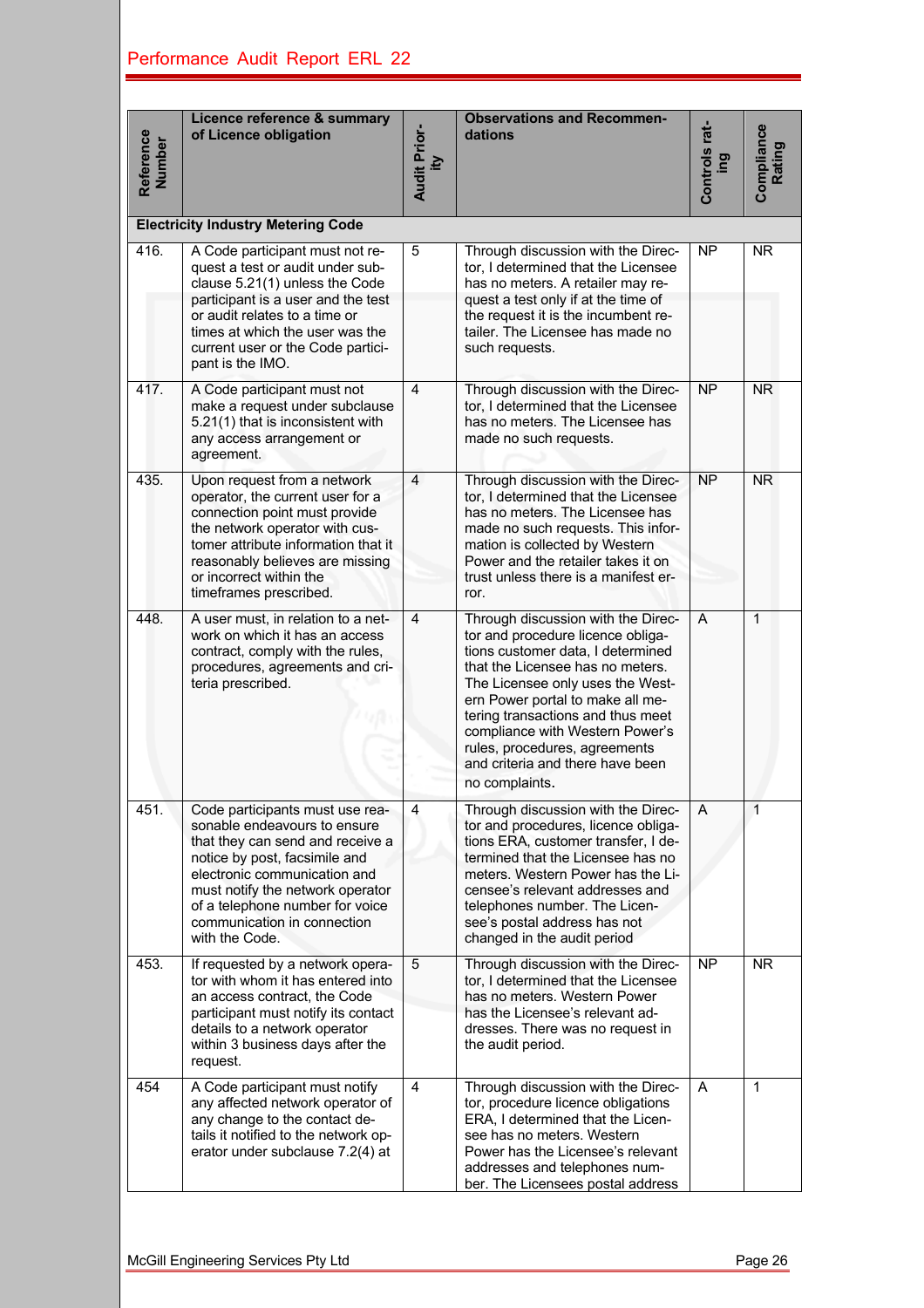| Reference<br><b>Number</b> | Licence reference & summary<br>of Licence obligation                                                                                                                                                                                                                                                                                                                     | <b>Audit Prior-</b><br>ίty                                                                                                                                                            | <b>Observations and Recommen-</b><br>dations                                                                                                                                                                                                           | Controls rat-<br>ing | Compliance<br>Rating |
|----------------------------|--------------------------------------------------------------------------------------------------------------------------------------------------------------------------------------------------------------------------------------------------------------------------------------------------------------------------------------------------------------------------|---------------------------------------------------------------------------------------------------------------------------------------------------------------------------------------|--------------------------------------------------------------------------------------------------------------------------------------------------------------------------------------------------------------------------------------------------------|----------------------|----------------------|
|                            | <b>Electricity Industry Metering Code</b>                                                                                                                                                                                                                                                                                                                                |                                                                                                                                                                                       |                                                                                                                                                                                                                                                        |                      |                      |
|                            | least 3 business days before the<br>change takes effect.                                                                                                                                                                                                                                                                                                                 |                                                                                                                                                                                       | has not changed in the audit pe-<br>riod                                                                                                                                                                                                               |                      |                      |
| 455                        | A Code participant must subject<br>to subclauses 5.17A and 7.6 not<br>disclose, or permit the disclo-<br>sure of, confidential information<br>provided to it under or in con-<br>nection with the Code and may<br>only use or reproduce confiden-<br>tial information for the purpose<br>for which it was disclosed or an-<br>other purpose contemplated by<br>the Code. | $\overline{4}$                                                                                                                                                                        | Through discussion with the Direc-<br>tor and procedure licence obliga-<br>tions customer data, I determined<br>that the Licensee has no meters.<br>There has been no disclosure of<br>confidential information.                                       |                      | 1                    |
| 456                        | A Code participant must dis-<br>close or permit the disclosure of<br>confidential information that is<br>required to be disclosed by the<br>Code.                                                                                                                                                                                                                        | $\overline{4}$                                                                                                                                                                        | Through discussion with the Direc-<br>tor, I determined that the Licensee<br>has no meters. There has been no<br>confidential information to be dis-<br>closed. In practice, the only such<br>information would be forecasts of<br>future consumption. | <b>NP</b>            | <b>NR</b>            |
| 457                        | If any dispute arises between<br>any Code participants, then<br>(subject to subclause 8.2(3))<br>representatives of disputing par-<br>ties must meet within 5 business<br>days after a notice given by a<br>disputing party to the other dis-<br>puting parties and attempt to re-<br>solve the dispute by negotiations<br>in good faith.                                | 5<br>Through discussion with the Direc-<br>tor, I determined that the Licensee<br>has no meters. There have been<br>no disputes (the Licensee has no<br>disputes with Western Power). |                                                                                                                                                                                                                                                        | <b>NP</b>            | <b>NR</b>            |
| 458                        | If a dispute is not resolved within<br>10 business days after the dis-<br>pute is referred to representative<br>negotiations, the disputing par-<br>ties must refer the dispute to a<br>senior management officer of<br>each disputing party who must<br>meet and attempt to resolve the<br>dispute by negotiations in good<br>faith.                                    | 5                                                                                                                                                                                     | Through discussion with the Direc-<br>tor, I determined that the Licensee<br>has no meters. There have been<br>no disputes (the Licensee has no<br>disputes with Western Power).                                                                       | <b>NP</b>            | <b>NR</b>            |
| 459                        | If the dispute is not resolved<br>within 10 business days after the<br>dispute is referred to senior<br>management negotiations, the<br>disputing parties must refer the<br>dispute to the senior executive<br>officer of each disputing party<br>who must meet and attempt to<br>resolve the dispute by negotia-<br>tions in good faith.                                | 5                                                                                                                                                                                     | Through discussion with the Direc-<br>tor, I determined that the Licensee<br>has no meters. There have been<br>no disputes (the Licensee has no<br>disputes with Western Power).                                                                       | $\overline{NP}$      | <b>NR</b>            |
| 460                        | If the dispute is resolved by rep-<br>resentative negotiations, senior<br>management negotiations or<br>CEO negotiations, the disputing<br>parties must prepare a written                                                                                                                                                                                                | 4                                                                                                                                                                                     | Through discussion with the Direc-<br>tor, I determined that the Licensee<br>has no meters. There have been                                                                                                                                            | N <sub>P</sub>       | <b>NR</b>            |
|                            | McGill Engineering Services Pty Ltd                                                                                                                                                                                                                                                                                                                                      |                                                                                                                                                                                       |                                                                                                                                                                                                                                                        |                      | Page 27              |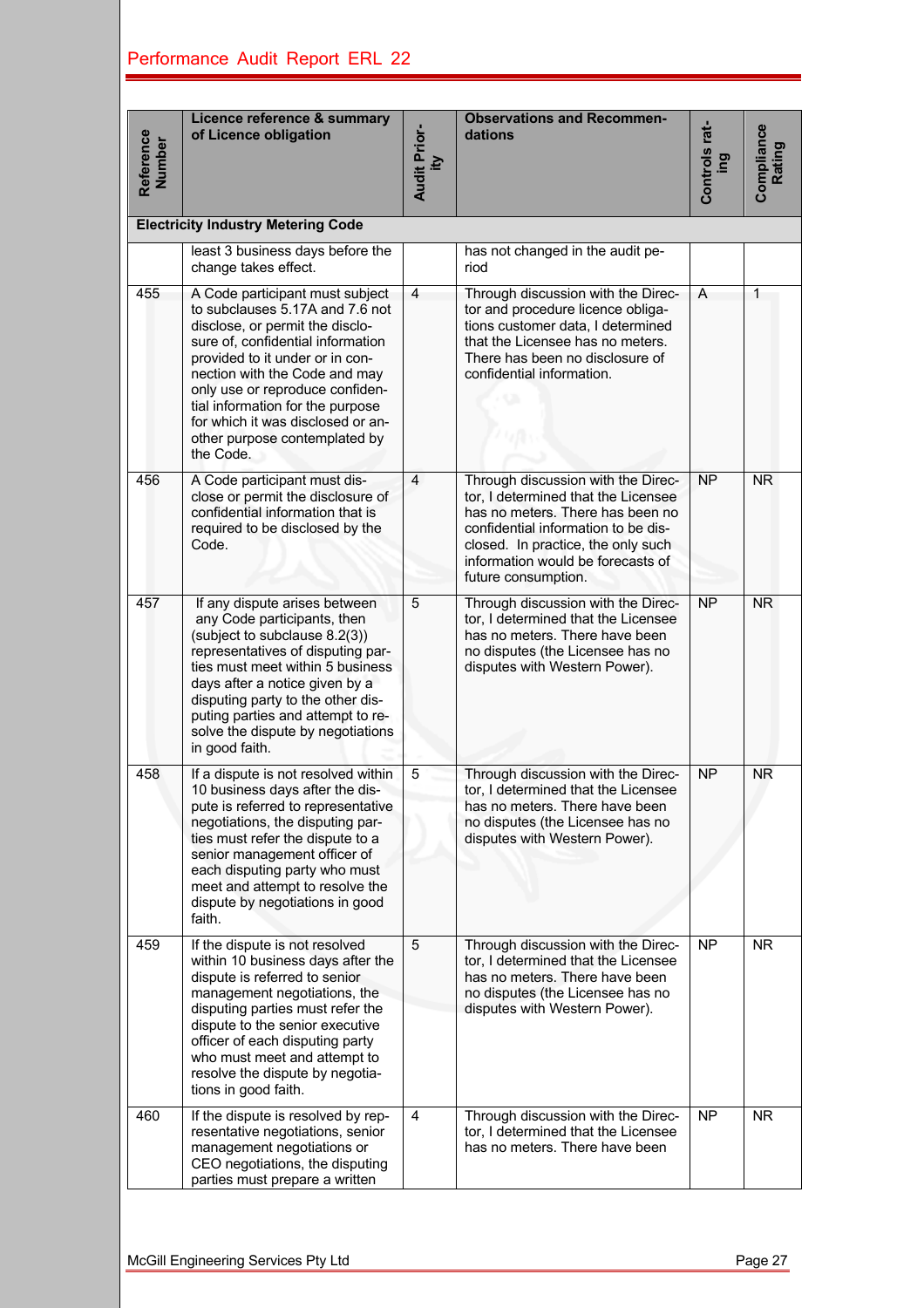| Reference<br>Number | of Licence obligation                                                                                                        | Licence reference & summary                                                                                                                                                                                                                     | <b>Audit Prior-</b><br>ĀΪ | dations | <b>Observations and Recommen-</b>                                                                                                                                                | Controls rat-<br>leg | <b>Compliance</b><br>Rating                        |
|---------------------|------------------------------------------------------------------------------------------------------------------------------|-------------------------------------------------------------------------------------------------------------------------------------------------------------------------------------------------------------------------------------------------|---------------------------|---------|----------------------------------------------------------------------------------------------------------------------------------------------------------------------------------|----------------------|----------------------------------------------------|
|                     |                                                                                                                              | <b>Electricity Industry Metering Code</b>                                                                                                                                                                                                       |                           |         |                                                                                                                                                                                  |                      |                                                    |
|                     | tion.                                                                                                                        | and signed record of the resolu-<br>tion and adhere to the resolu-                                                                                                                                                                              |                           |         | no disputes (the Licensee has no<br>disputes with Western Power).                                                                                                                |                      |                                                    |
| 461                 | subclause 8.3(1).                                                                                                            | The disputing parties must at all<br>times conduct themselves in a<br>manner which is directed to-<br>wards achieving the objective in                                                                                                          | 5                         |         | Through discussion with the Direc-<br>tor, I determined that the Licensee<br>has no meters. There have been<br>no disputes (the Licensee has no<br>disputes with Western Power). | <b>NP</b>            | <b>NR</b>                                          |
|                     |                                                                                                                              |                                                                                                                                                                                                                                                 |                           |         |                                                                                                                                                                                  |                      |                                                    |
|                     |                                                                                                                              | 3.7 Recommendations [5.1.8]                                                                                                                                                                                                                     |                           |         | There are no compliance ratings 3 or 4 and there are no controls ratings of C or D.<br>Table of Current Audit Non-Compliances/Recommendations                                    |                      |                                                    |
|                     |                                                                                                                              | A. Resolved during current audit period                                                                                                                                                                                                         |                           |         |                                                                                                                                                                                  |                      |                                                    |
|                     | <b>Licence</b><br>obligation<br>reference no.<br><b>Recommendation</b><br>reference from<br>previous audit (if<br>applicable | Non-compliance /<br><b>Controls improvement</b><br>(Rating / Licence obligation / Details of<br>non-compliance or inadequacy of con-<br>trols)                                                                                                  |                           |         | Date resolved &<br>action taken by the<br>licensee                                                                                                                               |                      | Auditor's com                                      |
|                     |                                                                                                                              | B. Unresolved at end of current audit period                                                                                                                                                                                                    |                           |         |                                                                                                                                                                                  |                      |                                                    |
|                     | Recommendation<br>reference<br>(no/year)                                                                                     | Non-compliance /<br><b>Controls improvement</b><br>(Rating / Licence obligation / Details of<br>non-compliance or inadequacy of con-<br>trols)                                                                                                  |                           |         | <b>Auditor's</b><br>recommendation                                                                                                                                               |                      | <b>Action taken</b><br>licensee by e<br>audit peri |
|                     |                                                                                                                              |                                                                                                                                                                                                                                                 |                           |         |                                                                                                                                                                                  |                      |                                                    |
|                     | Compliance register<br>Sample client files<br>Sample transfers                                                               | 3.8 Audit evidence<br>Retail Licences (V2 & V3)<br>Financial auditors' letter<br>Licence fee invoices, journal entries<br>ERA annual compliance reports<br>Verifiable consent forms<br>Portal screen captures.<br><b>Access Contract (ETAC)</b> |                           |         |                                                                                                                                                                                  |                      |                                                    |
|                     | McGill Engineering Services Pty Ltd                                                                                          |                                                                                                                                                                                                                                                 |                           |         |                                                                                                                                                                                  |                      | Page 28                                            |

## *3.7 Recommendations [5.1.8]*

| <b>Table of Current Audit Non-Compliances/Recommendations</b> |                                                                                             |                                        |                           |  |  |  |
|---------------------------------------------------------------|---------------------------------------------------------------------------------------------|----------------------------------------|---------------------------|--|--|--|
| A. Resolved during current audit period                       |                                                                                             |                                        |                           |  |  |  |
| Licence<br>obligation                                         | Non-compliance /<br><b>Controls improvement</b>                                             | Date resolved &<br>action taken by the | <b>Auditor's comments</b> |  |  |  |
| reference no.<br>Recommendation                               | (Rating / Licence obligation / Details of<br>non-compliance or inadequacy of con-<br>trols) | licensee                               |                           |  |  |  |

#### **B. Unresolved at end of current audit period**

| <b>Recommendation</b><br>reference<br>(no/year) | Non-compliance /<br><b>Controls improvement</b><br>(Rating / Licence obligation / Details of<br>non-compliance or inadequacy of con-<br>trols) | <b>Auditor's</b><br>recommendation | Action taken by the<br>licensee by end of<br>audit period |
|-------------------------------------------------|------------------------------------------------------------------------------------------------------------------------------------------------|------------------------------------|-----------------------------------------------------------|
|                                                 |                                                                                                                                                |                                    |                                                           |

### *3.8 Audit evidence*

- Retail Licences (V2 & V3)
- Financial auditors' letter

- Licence fee invoices, journal entries
- ERA annual compliance reports
- Compliance register
- Verifiable consent forms
- Sample client files
- Sample transfers
- Portal screen captures.
- Access Contract (ETAC)